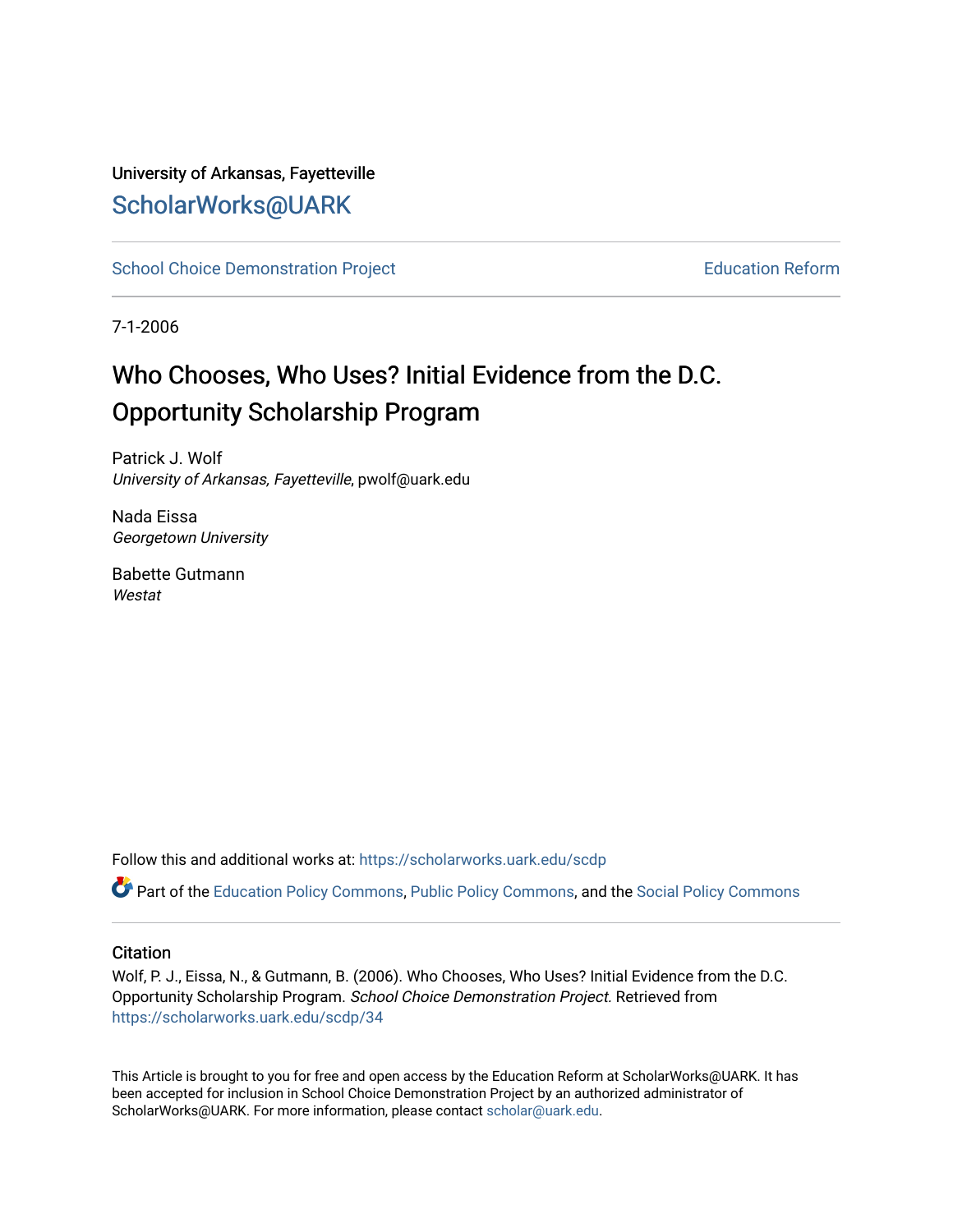## **Who Chooses, Who Uses?**

## *Initial Evidence from the D.C. Opportunity Scholarship Program*

## **July 6, 2006**

## **Patrick Wolf**   *University of Arkansas*

## **Nada Eissa**  *Georgetown University*

## **Babette Gutmann**  *Westat*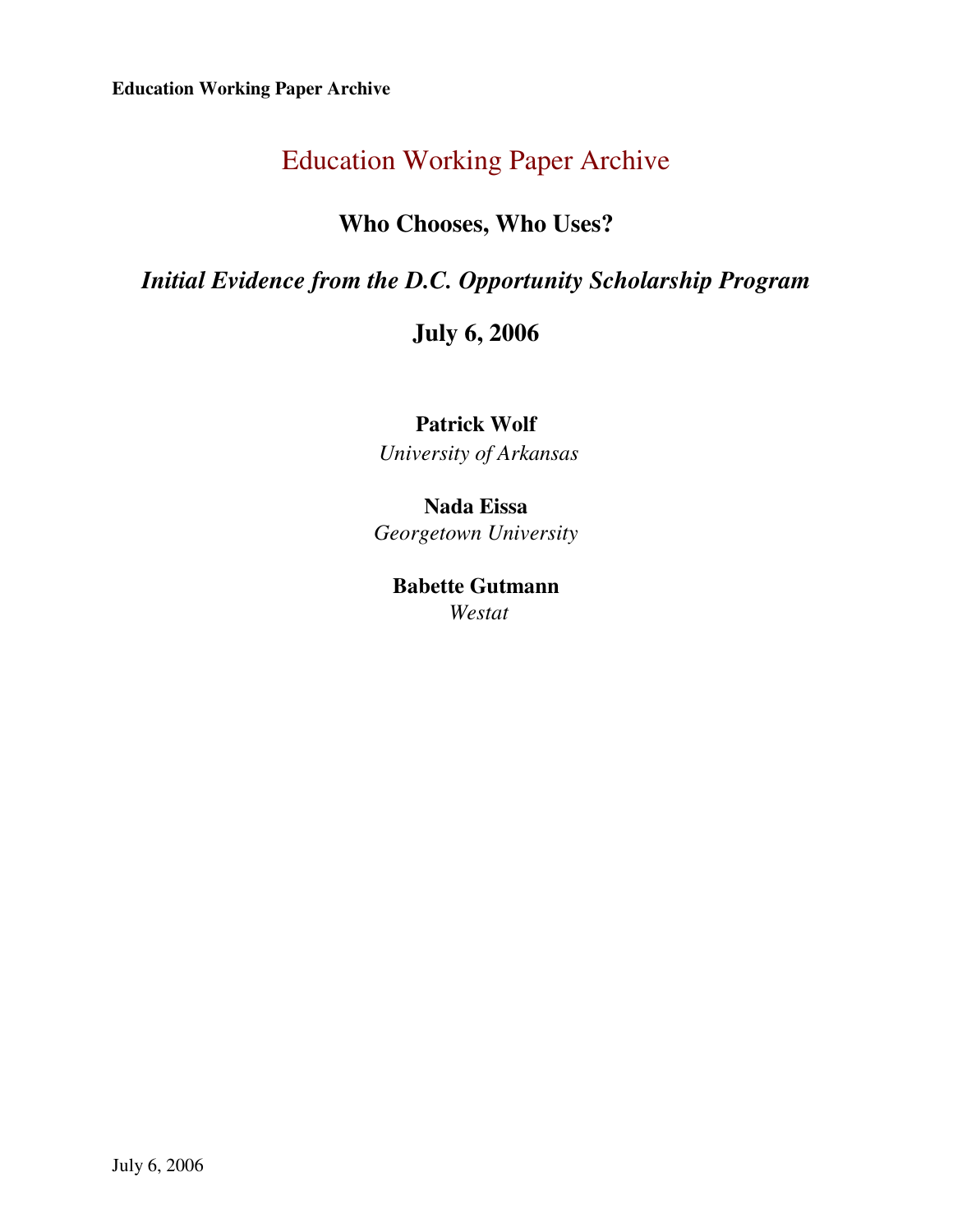## *Abstract*

*The federal government recently enacted its first school voucher program as a pilot project in the District of Columbia. To be eligible, students need to be entering grades K-12 and have a family income at or below 185 percent of the poverty level. Although a rigorous analysis of the Opportunity Scholarship Program's impact on student achievement and other outcomes remains a prospect for the future, at this early point initial data exists regarding the families that are applying for the program and the students that are using and not using the voucher when offered. Here we present a preliminary analysis of those data. We find that program applicants are somewhat disadvantaged relative to non-applicants regarding educational characteristics and family income, and are more likely to be African American, than non-applicants. The fact that the program is means-tested appears to be central to the finding that it is reaching a more disadvantaged population of students. When we examine all students that received a voucher award, and compare the group of voucher users with the group of voucher decliners, we find two significant differences. First, scholarship users are educationally advantaged in important ways relative to scholarship decliners. They are much less likely to have learning or physical disabilities, and younger scholarship users evidence somewhat higher test scores than non-users in similar grades. Second, we find that scholarship non-users are more likely to report that their existing school has various specialized educational programs and more extensive facilities. Although these results suggest some measure of selectivity in the group of actual program participants, the data do not indicate conclusively if that selectivity is a function of the decisions and behavior of participating private schools or the result of the rational decisions of consumers in a newly-expanded education market.*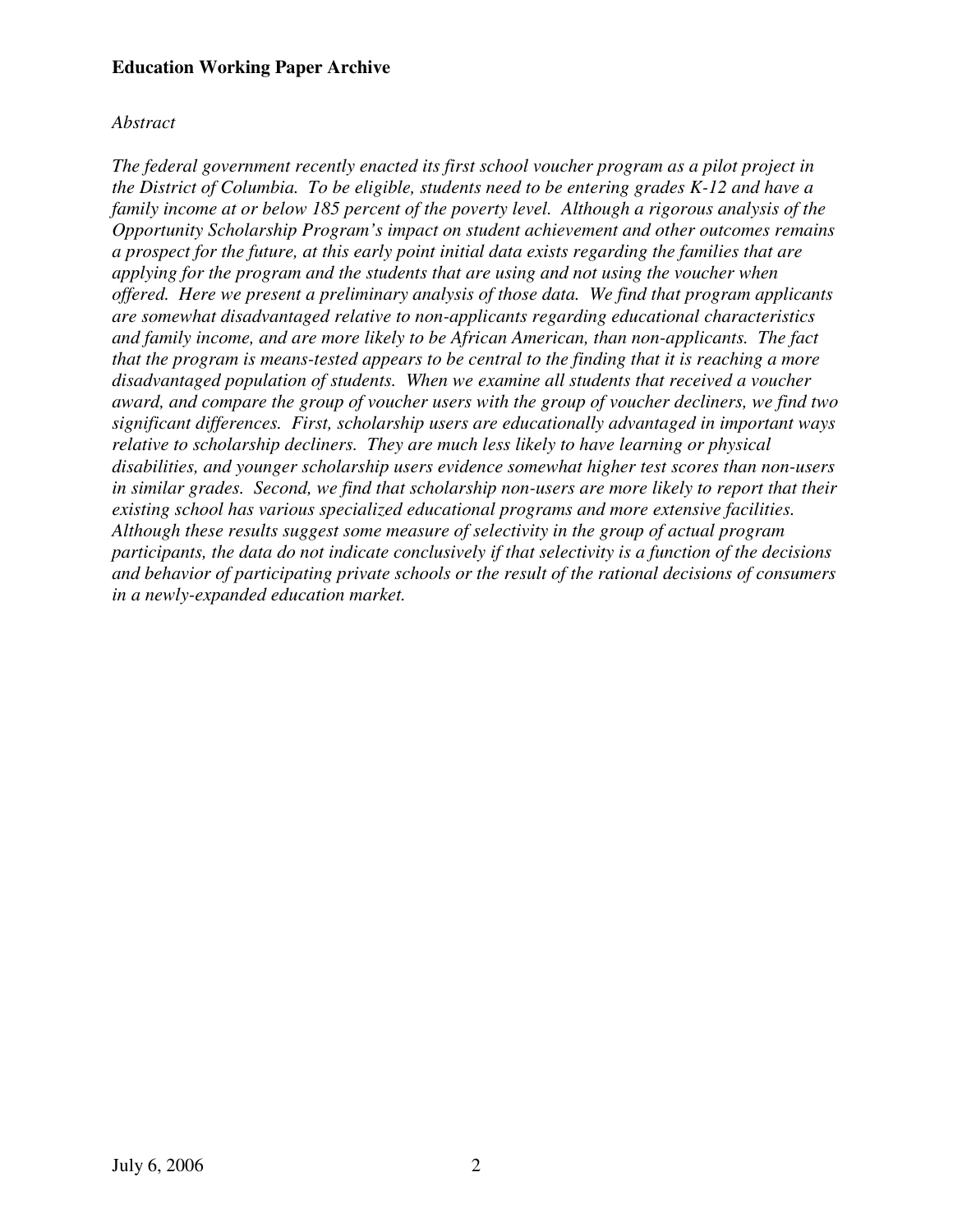On January 23, 2004, President Bush signed the DC School Choice Incentive Act into law.<sup>1</sup> This landmark piece of legislation included \$14 million in funding for what would come to be called the DC Opportunity Scholarship Program (OSP). The OSP is the first federally funded K-12 scholarship program in the country and is designed to provide approximately 1,700 lowincome DC children with tuition scholarships worth up to \$7,500 to cover the costs of attending participating K–12 nonpublic schools in the District. The pilot program is authorized to operate for five years and is being implemented by a group of non-profit organizations headed by the Washington Scholarship Fund.

In addition to extending educational choices to an economically disadvantaged group of DC families, the OSP also provides the opportunity to learn more about what happens when more families have the opportunity and responsibility to choose a private school for their children. The U.S. Department of Education, through the Institute for Education Sciences, has contracted for the conduct of a rigorous experimental evaluation of the impact of the program on a number of student outcomes including student achievement. Here we provide information from a separate, independent assessment of the characteristics of the initial cohort of eligible families that appear to influence their decisions to (1) apply for the program and (2) use a scholarship to attend a private school of choice if awarded a scholarship.

The information presented in this report was gleaned from data obtained from program applicants and the District of Columbia Public Schools during the initial year of program implementation in 2004. The authors are all members of the research consortium selected by the U.S. Department of Education, Institute for Education Sciences, to provide technical assistance to the program in the first year and conduct a rigorous, comprehensive, experimental impact

<sup>&</sup>lt;sup>1</sup> Title III of the District of Columbia Appropriations Act of 2004, Division C of HR 2673, 118 Stat. 117, D.C Code Sec. 38-1851.01.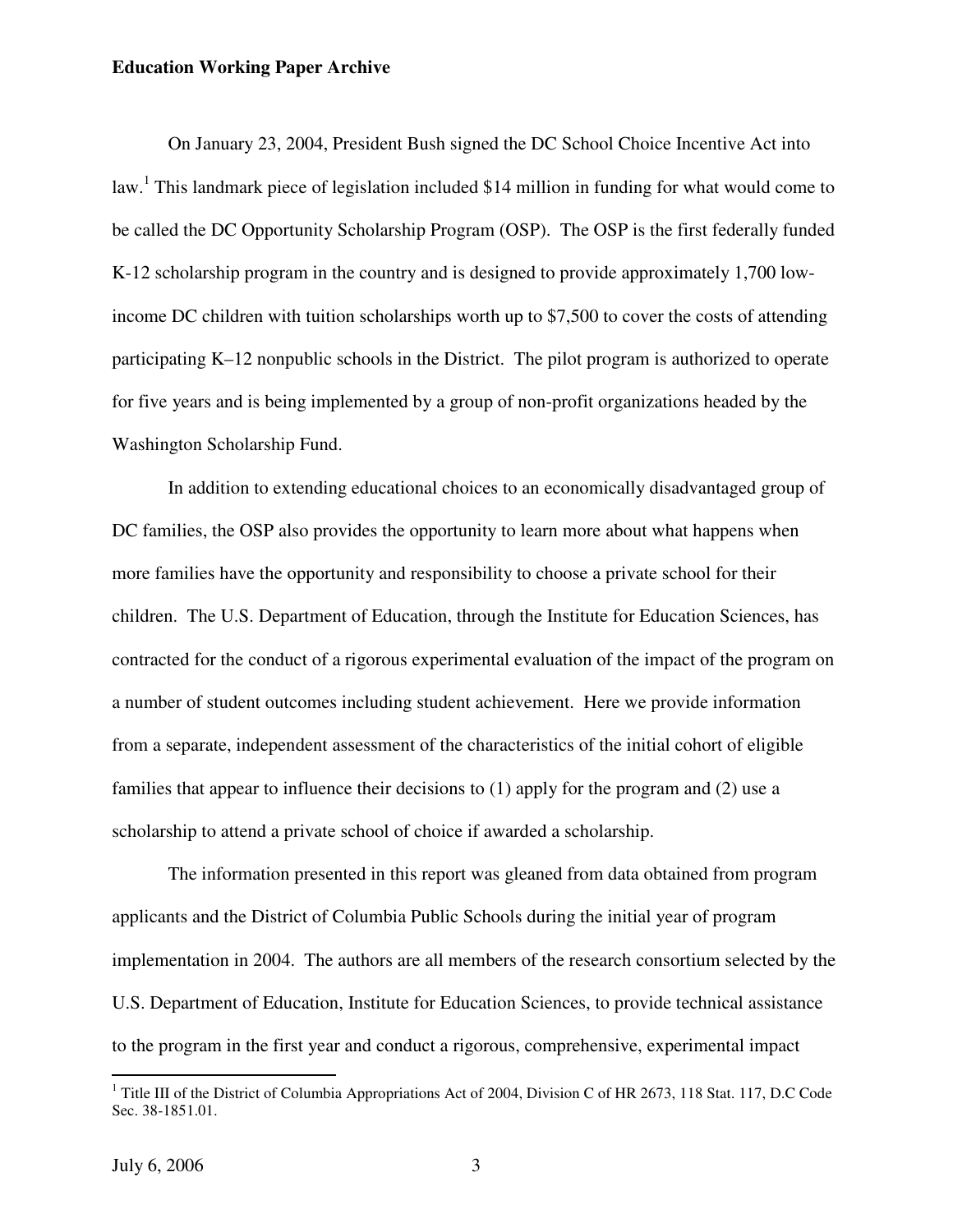evaluation of the program during its statutory 5-year pilot period. Although the data that inform this particular analysis were all collected as part of that broader evaluation, and the initial results presented here are all drawn from the evaluation's baseline report to Congress<sup>2</sup>, the interpretations and conclusions presented here are solely the independent judgments of the authors and should not be ascribed to the official evaluation, the U.S. Department of Education, or any of the institutions with which the authors are affiliated.

 Although this study is not part of the official evaluation of the Opportunity Scholarship Program (OSP), it does provide a concise and revealing description of what sorts of eligible families initially applied for the program, did not apply for the program, and used a scholarship if offered. Thus, this analysis speaks to important policy questions of the extent to which the program is reaching its target population and what potential barriers might be preventing targeted families from fully participating in the nation's first federally-sponsored school voucher program.

As a preliminary analysis, this study has important shortcomings. First, it examines only the initial cohort of participating families recruited in April and May of 2004. Since then, a large second cohort of eligible participants has joined the program, filling it to capacity and generating a sizable randomized control group.<sup>3</sup> The pattern of who chooses and uses from that second cohort of participants may be substantially different from the pattern uncovered for the first cohort in this paper. Second, our preliminary analysis merely involves comparing the means of various relevant populations of eligible program applicants, non-applicants, scholarship users

<sup>2</sup> Patrick Wolf, Babette Gutmann, Nada Eissa, Michael Puma, and Marsha Silverberg, *Evaluation of the DC Opportunity Scholarship Program: First Year Report on Participation* U.S. Department of Education, National Center for Education Evaluation and Regional Assistance (Washington, DC: U.S. Government Printing Office, 2005).

<sup>3</sup> Patrick Wolf, Babette Gutmann, Michael Puma, and Marsha Silverberg, *Evaluation of the DC Opportunity Scholarship Program: Second Year Report on Participation*, U.S. Department of Education, Institute of Education Sciences (Washington, DC: U.S. Government Printing Office, 2006).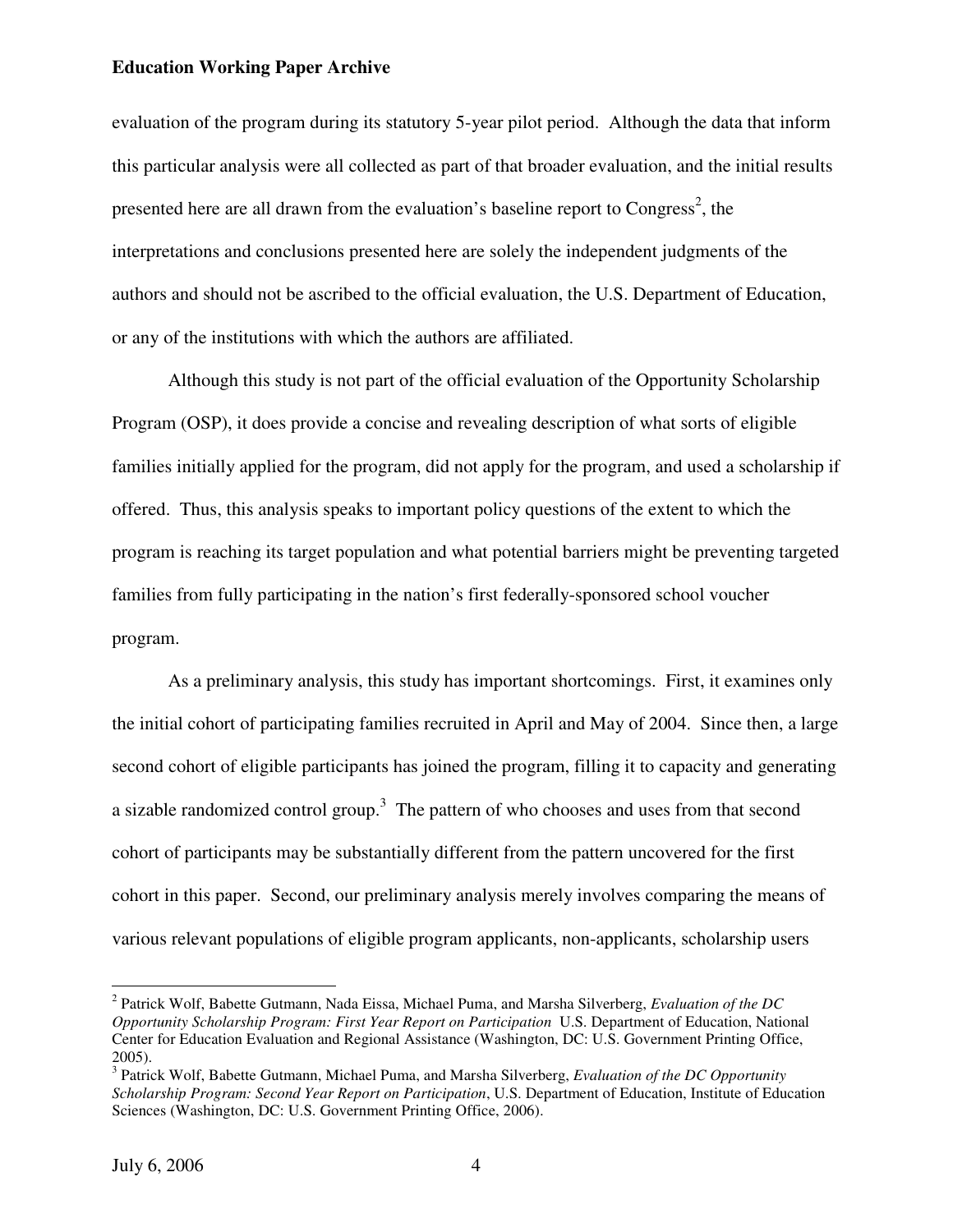and non-users. Once we have collected longitudinal data on program participation, we will be able to conduct more sophisticated statistical analyses of the factors that influence persistence in the program. $4$ 

## **THEORY AND PREVIOUS RESEARCH**

In the 50 years since economist Milton Friedman published "The Role of Government in Education"<sup>5</sup> scholars and policy makers have been debating how parental choice through market mechanisms can and does operate in education. Market "optimists" argue that education is a service that can be produced under a variety of arrangements and that parents are natural education consumers.<sup>6</sup> Market "pessimists" argue that education is a public good best produced in government-run schools, and that school choice programs are prone to "market failure" because advantaged families are more likely than disadvantaged ones to have the motivation, resources, and experience to choose schools effectively.<sup>7</sup>

Fortunately, researchers have begun to study how market mechanisms like school choice work in practice, shedding light on a number of academic disputes and policy questions. Still, much remains to be learned about how low-income families respond to the new opportunities made available to them through school choice programs.<sup>8</sup> Moreover, how school choice

7 See John Dewey, *Democracy and Education* (New York: Macmillan, 1916); Amy Gutmann, *Democratic Education* (Princeton, NJ: Princeton University Press, 1987); Helen F. Ladd, *Market-Based Reforms in Urban Education* (Washington, DC: Economic Policy Institute, 2002); Henry L. Levin, "Educational Vouchers: Effectiveness, Choice, and Costs," *Journal of Policy Analysis and Management.* 17, (June 1998).

<sup>&</sup>lt;sup>4</sup> See, for example, William G. Howell, "Dynamic Selection Effects in Means-Tested, Urban School Voucher Programs," *Journal of Policy Analysis and Management*, 23:2 (2004).

<sup>5</sup> Milton Friedman, "The Role of Government in Education" in Robert Solo (ed.), *Economics and the Public Interest* (Rutgers, NJ: Rutgers University Press, 1955).

<sup>6</sup> See Milton Friedman, *Capitalism and Freedom* (Chicago: University of Chicago Press, 1962); John E. Chubb and Terry M. Moe, *Politics, Markets, and America's Schools* (Washington: Brookings, 1990).

<sup>&</sup>lt;sup>8</sup> See, for example, David E. Campbell, Martin R. West, and Paul E. Peterson, "Participation in a National Means-Tested School Voucher Program," *Journal of Policy Analysis and Management*, 24:3 (2005); Edward Fisk and Helen Ladd, *When School Compete: A Cautionary Tale* (Washington: Brookings, 2000); Brian P. Gill, P. Michael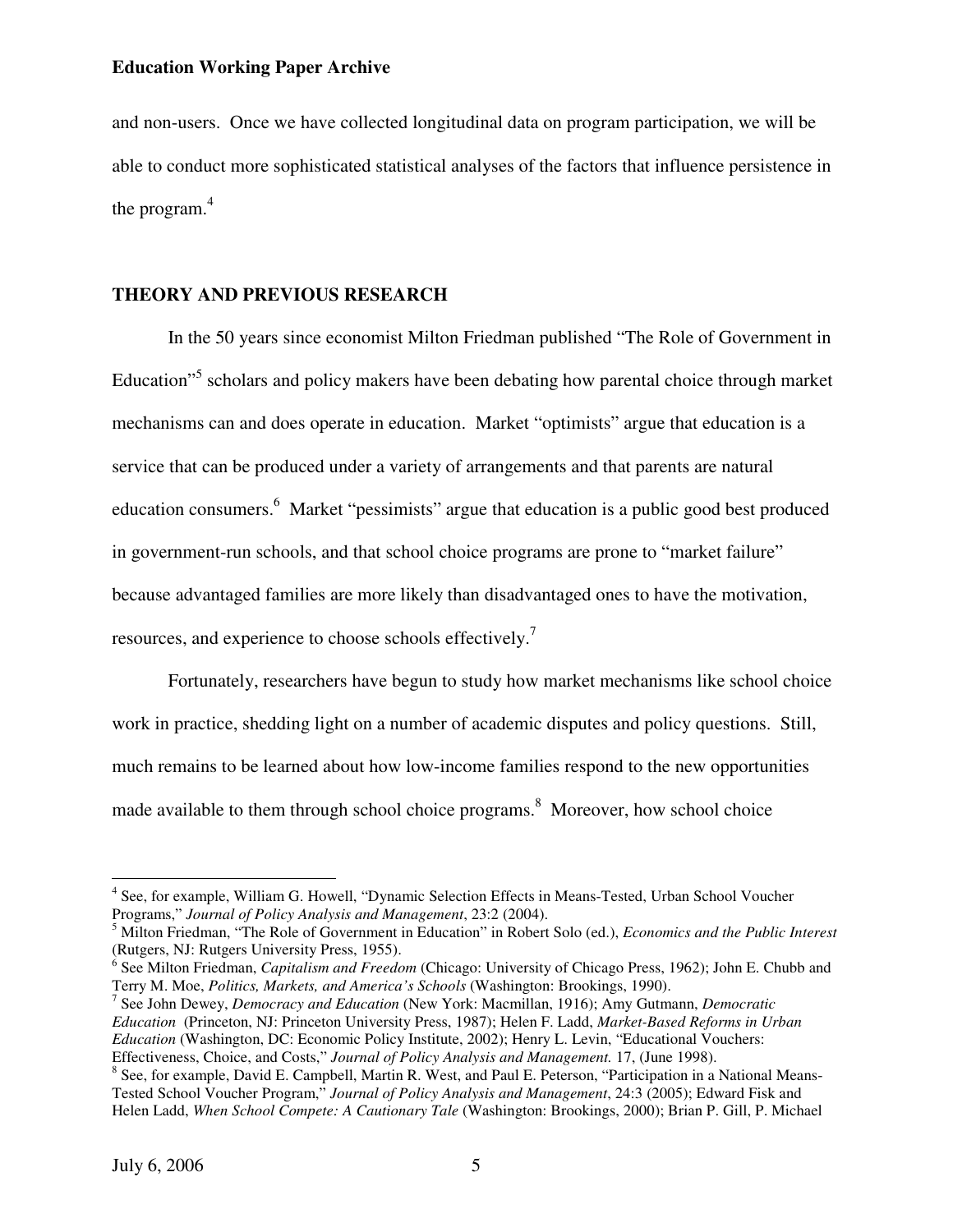programs are designed, and the real-world context in which they are implemented, appears to strongly influence their success.<sup>9</sup>

Our purpose in examining the characteristics of parents and students who are participating in the OSP is precisely to better understand the reality within which this new school choice program is operating. The OSP, therefore, offers a rare contemporary opportunity to examine prominent theories and advance research on what kinds of parents and students avail themselves of school choice.

### **Why are School Choice Programs Important?**

The OSP is a parental school choice program targeted to low-income families living in the District of Columbia. It permits parents to send their children to private schools, of their choosing, at public expense. School choice is not limited to places with K-12 scholarship programs, such as Milwaukee, DC, and the states of Ohio, Florida, and Utah. As Elmore and Fuller point out, "Choice is everywhere in American education. It is manifest in the residential choices made by families with school-age children; it is capitalized in the housing prices found in neighborhoods."<sup>10</sup> Since most school children are assigned to a public school based on where they live, housing markets play a very important role in American education, so much so that

9 Jeffrey R. Henig, *Rethinking School Choice: Limits of the Market Metaphor* (Princeton, NJ: Princeton University Press, 1994), p. 21; Bruce Fuller, Richard F. Elmore, and Gary Orfield, "Policy Making in the Dark: Illuminating the School Choice Debate," in Bruce Fuller and Richard F. Elmore (eds.), *Who Chooses? Who Loses? Culture, Institutions, and the Unequal Effects of School Choice* (New York: Teachers College Press, 1996), pp. 12-13; Richard F. Elmore and Bruce Fuller, "Empirical Research on Educational Choice: What are the Implications for Policy-Makers?" in Bruce Fuller and Richard F. Elmore (eds.), *Who Chooses? Who Loses? Culture, Institutions, and the Unequal Effects of School Choice.* (New York: Teachers College Press, 1996), p. 200; James Harvey and Lydia Rainey, *Doing Choice Right: Proceedings of a Meeting on Communities and Choice* (Center on Reinventing Public Education: University of Washington, 2004) p. 10.

Timpane, Karen E. Ross, and Dominic J. Brewer, *Rhetoric Versus Reality: What We Know and What We Need to Know About Vouchers and Charter Schools* (Santa Monica, CA: RAND, 2001).

<sup>&</sup>lt;sup>10</sup> Richard F. Elmore and Bruce Fuller, "Empirical Research on Educational Choice: What are the Implications for Policy-Makers?" in Bruce Fuller and Richard F. Elmore (eds.), *Who Chooses? Who Loses? Culture, Institutions, and the Unequal Effects of School Choice* (New York: Teachers College Press, 1996), p. 187.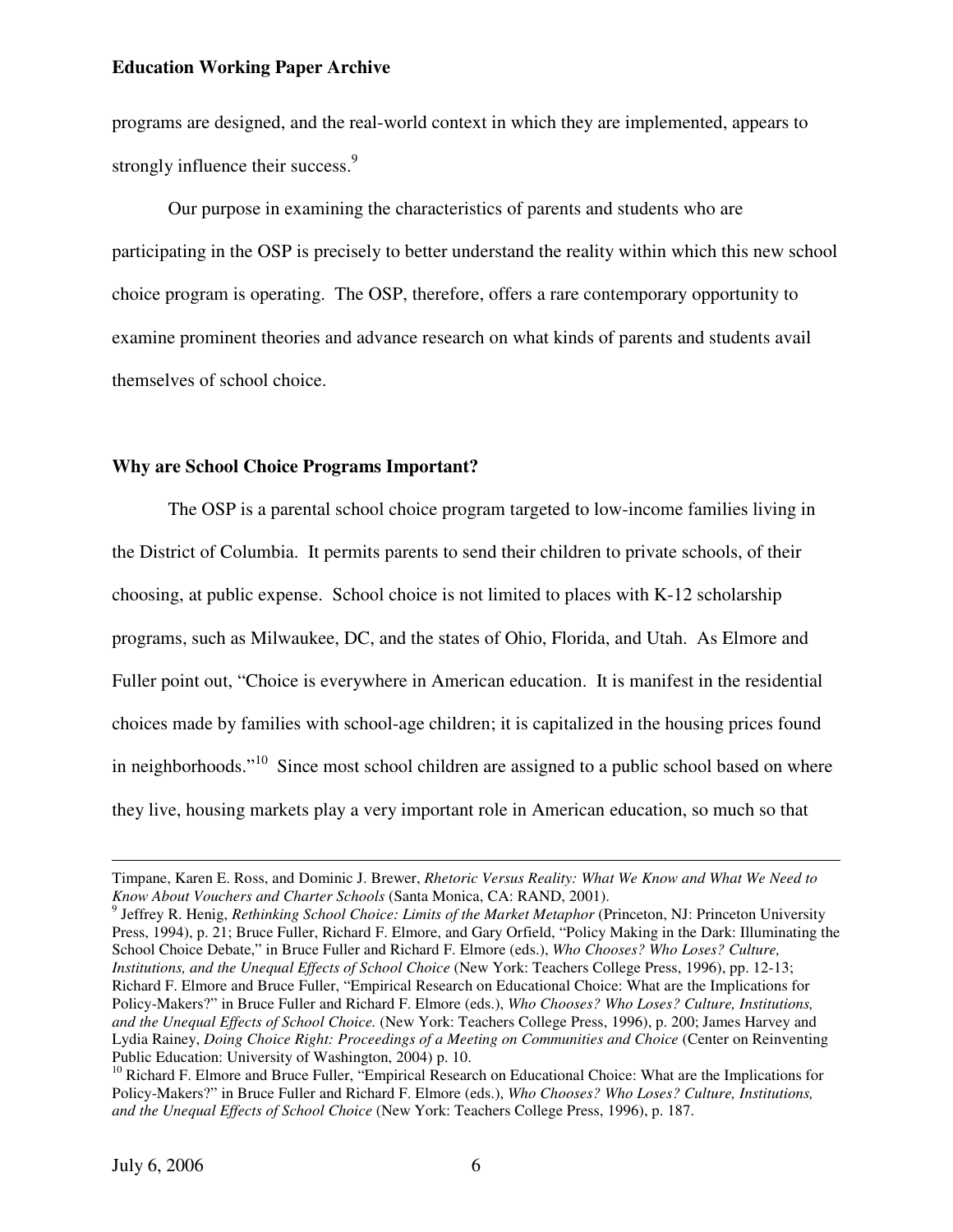Patrick Wolf has argued: "School choice and residential assignment are both market-based methods for allocating students to schools."<sup>11</sup>

As an alternative to school assignment by residence, school choice programs hold the prospect of correcting some of the "market failures" associated with a reliance on real estate markets to match students with schools. After all, low-income families may not view their neighborhood public school as a desirable place for their children to be educated, and they tend to lack access to private schooling or high-priced residential areas with more attractive schools. However, the extent to which school choice programs operate democratically and effectively to place students in appropriate schools depends heavily on the willingness and ability of participating families to operate as effective education consumers. Thus, the first issue we will examine in this paper is the extent to which applicants to the OSP are representative of the larger population of DC students.

### **How Selective are the Families that Actually Use Scholarships?**

 A debate continues to rage in the policy world regarding the extent to which school choice programs will primarily serve the proverbial "cream of the crop" from among scholarship recipients. Theoretical works by a number of prominent academics have predicted that creamskimming will dominate school choice programs.<sup>12</sup> Other theorists argue that disadvantaged families will be more likely to avail themselves of new school choice programs, since their

<sup>&</sup>lt;sup>11</sup> Patrick J. Wolf, "Comment on 'School Choice: How an Abstract Idea Became a Political Reality," in Diane Ravitch (ed.), *The 2004 Brookings Papers on Education Policy* (Washington: Brookings, 2005), p. 164. <sup>12</sup> See, for example, Albert O. Hirshman, *Exit, Voice, and Loyalty* (Cambridge: Harvard University Press, 1970); Bruce Fuller and Richard F. Elmore (eds.), *Who Chooses? Who Loses? Culture, Institutions, and the Unequal Effects of School Choice* (New York: Teachers College Press, 1996); Alan Wolfe (ed.), *School Choice: The Moral Debate* (Princeton: Princeton University Press, 2003).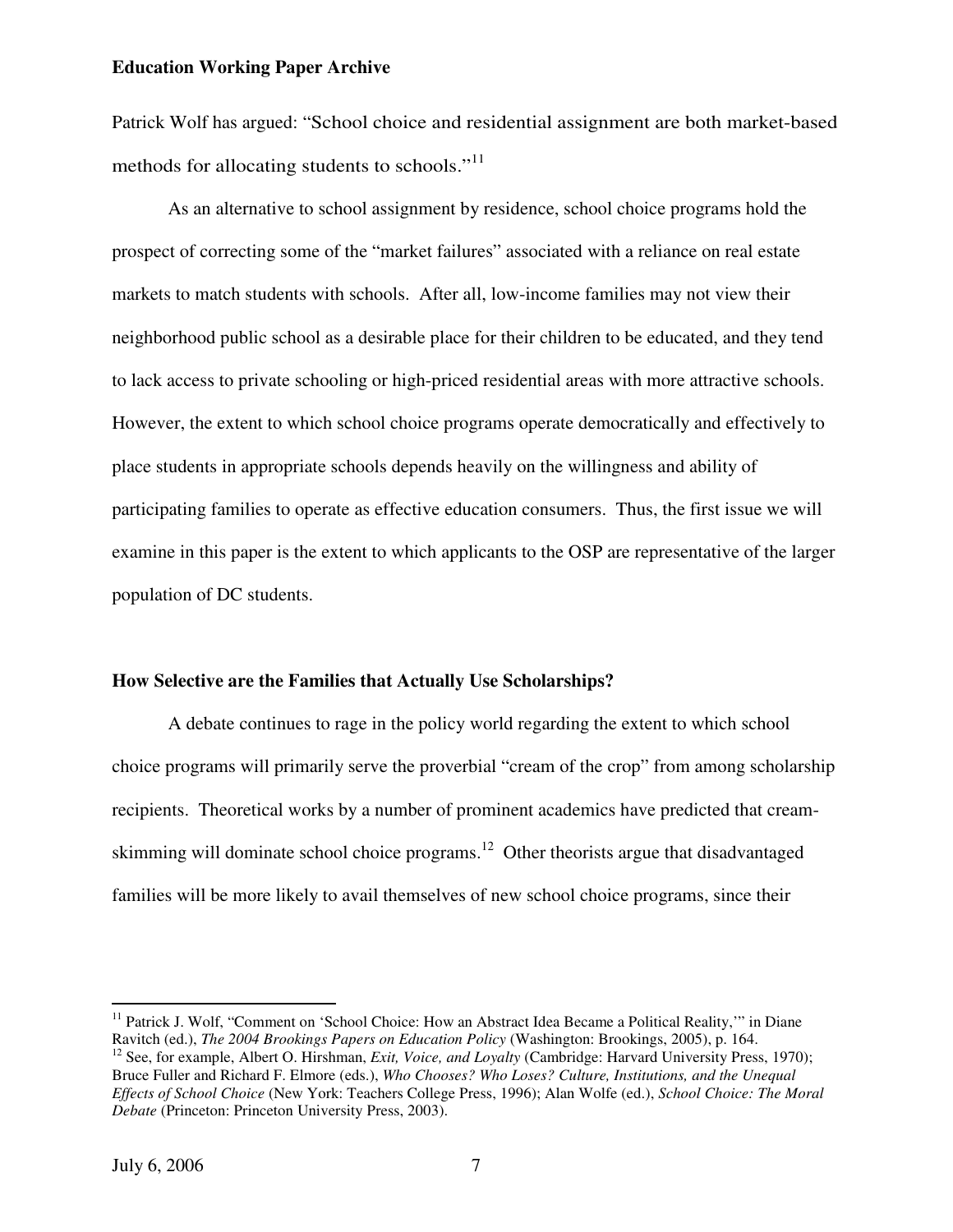schooling options are the most constrained by systems of assigning students to schools based on residence.<sup>13</sup>

In general, the results of previous studies suggest that the selectivity of a choice program depends heavily on how it is designed and implemented. Hamilton and Guin conclude that "Parental choice is obviously constrained by the options available to them, and in many cases the options are quite limited."<sup>14</sup> When parents have a variety of schooling choices and choice schools have a limited to select their choice students, parents are more likely to find a school that is a good fit for their child's particular needs. When choices are limited and the schools themselves make the admission decision, the chances of a desirable placement can be significantly reduced. For example, Fiske and Ladd report that not all parents in New Zealand's universal choice program had viable choices, given a shortage of alternatives and out-of-pocket expenses required to enroll in desired schools. Since oversubscribed schools were allowed to choose their students, "Parental choice, in short, gave way to school choice."<sup>15</sup>

When school choice programs are limited to low-income families, as is the case with the OSP, previous research indicates that most participants are highly disadvantaged. For example, the official evaluators of the Milwaukee and Cleveland school voucher programs concluded that those means-tested choice programs were reaching the disadvantaged populations of families intended by policy makers.<sup>16</sup> Evaluations of voucher-like private scholarship programs have reported some evidence that the educational resources of eligible families -- such as family income, mother's education, and student's prior academic achievement -- appear to only

<sup>13</sup> See for example Caroline M. Hoxby, "Introduction," in Caroline M. Hoxby (ed.), *The Economics of School Choice* (Chicago: University of Chicago Press, 2003).

<sup>&</sup>lt;sup>14</sup> Hamilton and Guin, "The Demand Side of School Choice..., p. 20.

<sup>15</sup> Fiske and Ladd, *When Schools Compete*…, pp. 8-9.

<sup>16</sup> John F. Witte, *The Market Approach to Education* (Princeton: Princeton University Press, 2000), pp. 60-61, 67; Kim K. Metcalf, "Evaluation of the Cleveland Scholarship and Tutoring Program" (Bloomington: Indiana Center for Evaluation, University of Indiana, 1999), p. 14.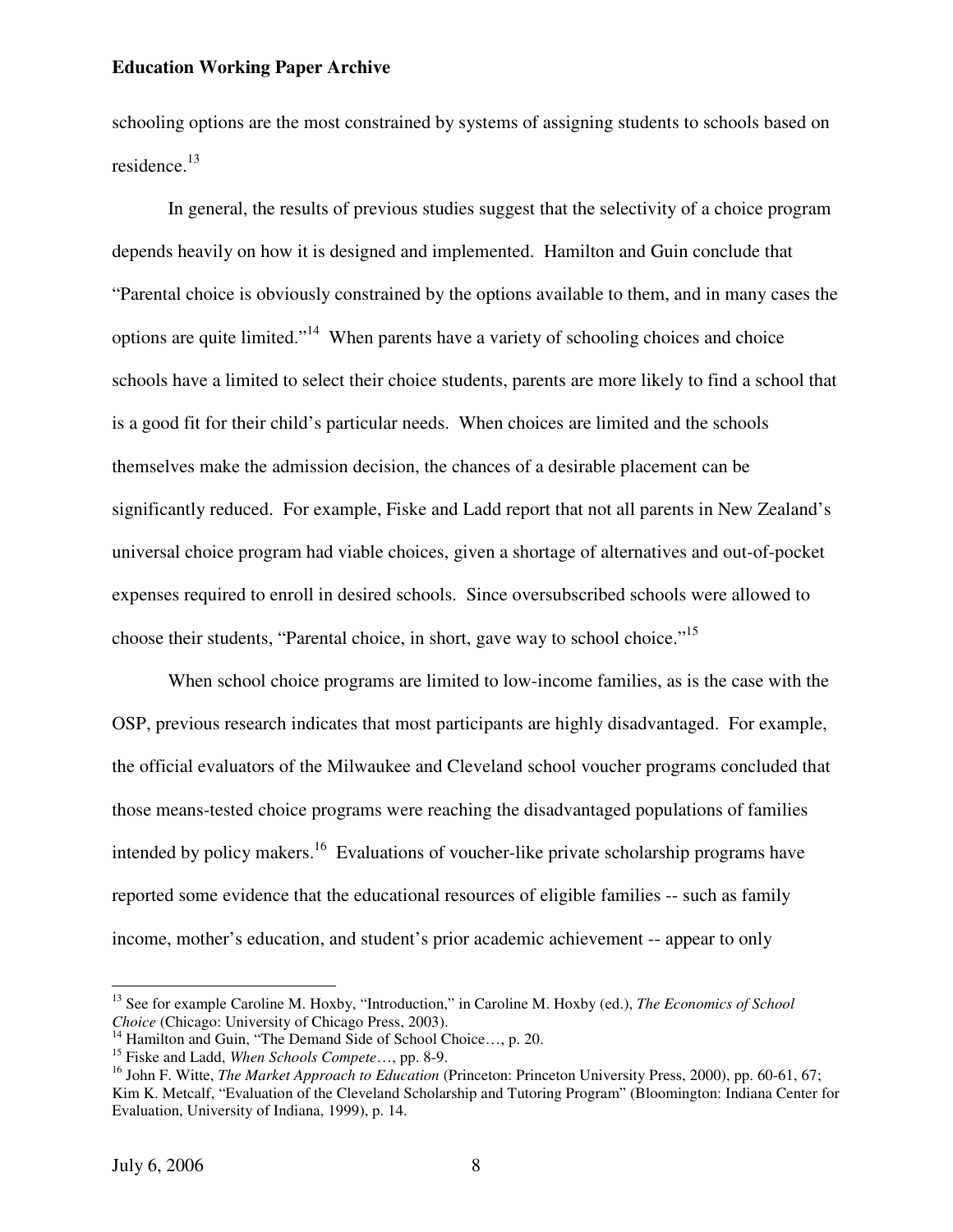modestly and inconsistently influence their ability to use a scholarship.<sup>17</sup> In the American context, race is often a very important consideration when examining participation in an education program and previous analyses of voucher programs in the U.S. have reached somewhat inconsistent findings regarding the extent to which race is a factor in influencing scholarship use. $18$ 

Probably the toughest test for the selectively of voucher programs is the extent to which they enroll students with education-related disabilities. Particular private schools have long served students with disabilities and some, such as the residential schools for hearing impaired students that are present in many states, are designed to serve such a clientele exclusively. Urban public school districts regularly contract with private schools to educate students with disabilities at public expense – a practice generally referred to as "non-public placements" – and America's largest school voucher program is Florida's McKay Scholarship Program for students with disability-related educational needs.<sup>19</sup> However, private schools are not legally required to enroll or accommodate students with disabilities of a degree or kind that they are ill-equipped to serve effectively, and most of the urban private schools that participate in voucher programs are lowtuition religious schools that lack the resources and staff to teach students with more than modest educational disabilities. Thus, the second question we will explore is the extent to which such factors as race, income, parental education, prior academic achievement, and special education status affect scholarship usage in the OSP.

<sup>&</sup>lt;sup>17</sup> William G. Howell and Paul E. Peterson, with Patrick J. Wolf and David E. Campbell, *The Education Gap*: *Vouchers and Urban Schools* (Washington: Brookings, 2002), pp. 56-89.

<sup>&</sup>lt;sup>18</sup> Campbell et al., "Participation in a National, Means-Tested School Voucher Program..."; Howell, "Dynamic Selection Effects…

<sup>19</sup> Jay P. Greene and Greg Forster, *Vouchers for Special Education Students: An Evaluation of Florida's McKay Scholarship Program*, Manhattan Institute for Policy Research, Civic Report No. 38 (New York, June 2003).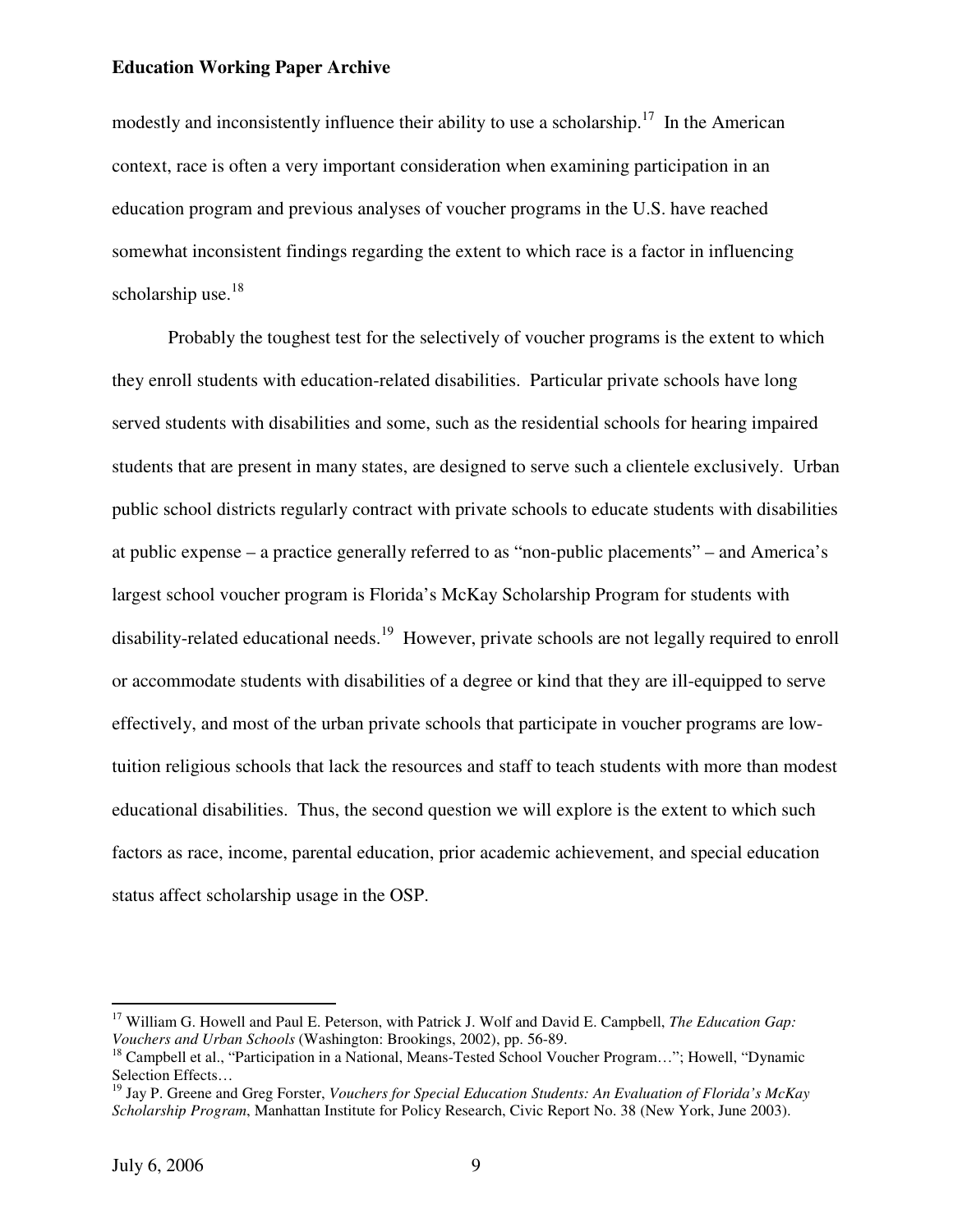## **What Motivates Families to Participate?**

If scholarship users tend to differ from non-users, is it because users are more motivated to initiate an educational change than are non-users? There is general agreement that parents seek educational choices beyond their assigned neighborhood public school because they are looking for a better educational alternative for their children. Fuller and his colleagues conclude that, "When benefits are targeted to low-income families, many parents do actively choose a school that they believe better fits their educational agenda than does the neighborhood school."<sup>20</sup> As Henig writes:

Even under the best of circumstances, the neighborhood public school will not adequately serve the needs of every neighborhood child. This can be due to the particular characteristics of the child, the particular limitations of the school, or a simple lack of fit between one and the other. $21$ 

There is some disagreement, however, regarding whether choice families tend to be primarily running away from a bad schooling situation or running toward a good one. Lowincome parents and students in urban neighborhood public schools frequently report disturbing levels of violence in their schools, and resulting concerns about student safety.<sup>22</sup> At the same time, a survey of the literature on why parents choose schools suggests that a better educational program, a religious educational environment, and a better match between the cultural values of the family and school are often motivators for choosing.<sup>23</sup> Obviously, school choosers are looking for a change. Whether they are mainly seeking to escape from a bad situation or are simply interested in a distinct school that might be a better fit for their child remains an open

 $^{20}$  Fuller et al, "Policy Making in the Dark..., p. 9.

<sup>21</sup> Henig, *Rethinking School Choice*…, p.206.

<sup>22</sup> Wells, "African-American Students' View of School Choice…," pp. 43, 45; Wolf et al, *Evaluation of the DC Opportunity Scholarship Program*…, p. C-5. William G. Howell and Paul E. Peterson, with Patrick J. Wolf and David E. Campbell, *The Education Gap: Vouchers and Urban Schools* (Washington: Brookings, 2002), pp. 110- 112.

<sup>&</sup>lt;sup>23</sup> Valerie Martinez, Kenneth Godwin, and Frank R. Kemerer, "Public School Choice in San Antonio: Who Chooses and with What Effects?" In Bruce Fuller and Richard F. Elmore (eds.), *Who Chooses? Who Loses? Culture, Institutions, and the Unequal Effects of School Choice* (New York: Teachers College Press, 1996), p. 54.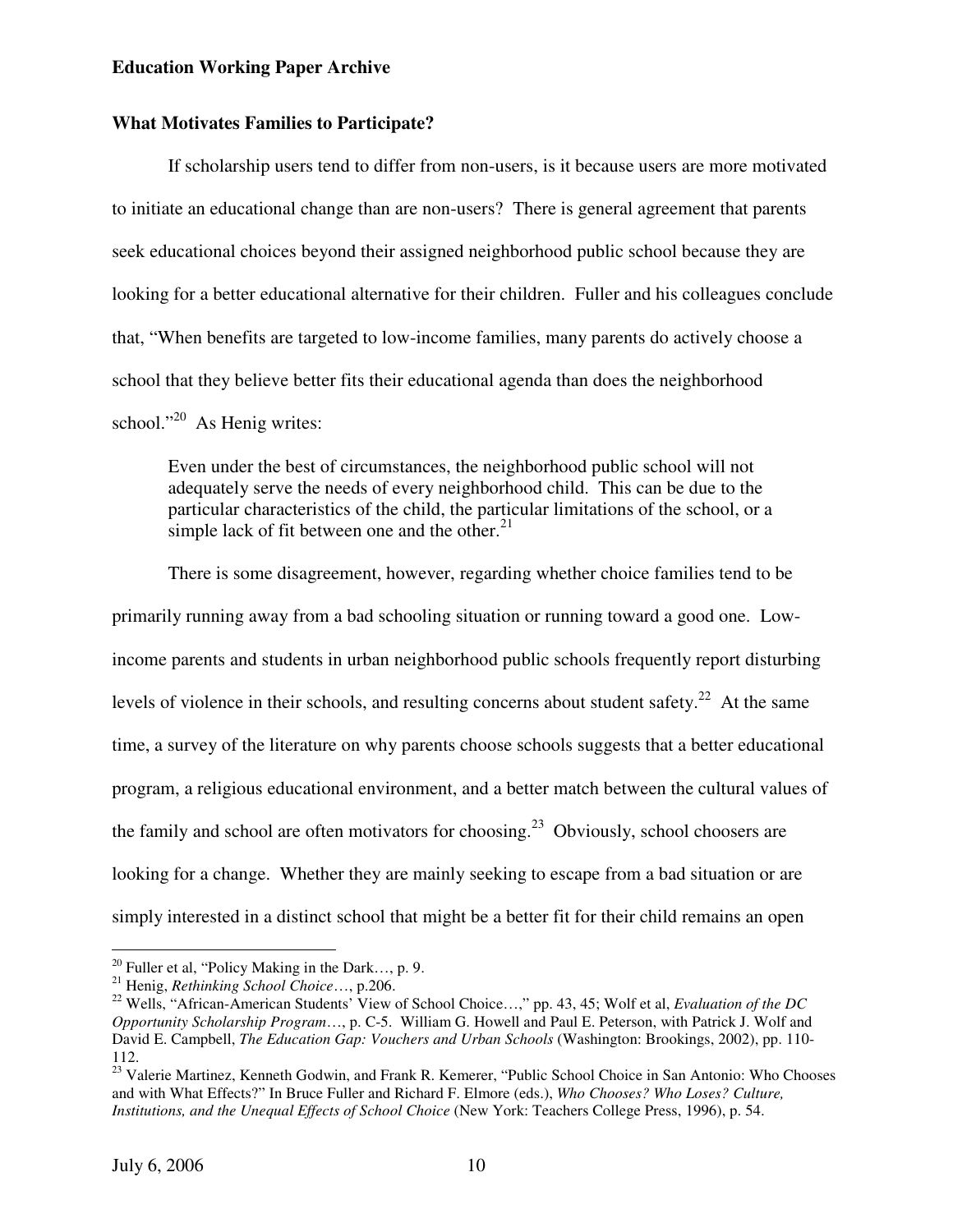question. Thus, the third question we will explore in this paper is the extent to which families who are concerned about the safety or program offerings of their previous public schools are more likely to use a scholarship when offered.

## **RESEARCH DESIGN AND DATA**

The conceptual foundation for our analysis is quite simple. A defined population of families was offered the opportunity to apply to the OSP. To what extent and regarding what factors did the sub-group of program applicants differ from the sub-group of non-applicants? In the initial year of the program, 1,366 eligible applicants were offered scholarships. A total of 1,027 scholarship recipients "took up" or used their scholarship to enroll in a private school of choice as of September 10 of 2004, leaving 339 initial scholarship non-users or "decliners." To what extent and regarding what factors did the sub-group of scholarship users differ from the sub-group of scholarship decliners? For all of these comparisons, simple two-tailed t-tests are used to identify whether group differences are statistically significant at or beyond the 95 percent confidence level.

 Our data for this analysis come from two sources. The comparison of program applicants to non-applicants is based on information in the 2003-04 Accountability Student Database provided by the DCPS Office of Communications and Public Information. The DCPS accountability database includes demographic information on 72,511 students in DCPS traditional and public charter schools, of which 1,077 could be definitively identified as program applicants. The group of applicants successfully matched in the DCPS database represents 80 percent of all public school applicants. The DCPS database contains variables for student test scores, enrollment in the federal lunch program, grade, race, gender, and whether or not the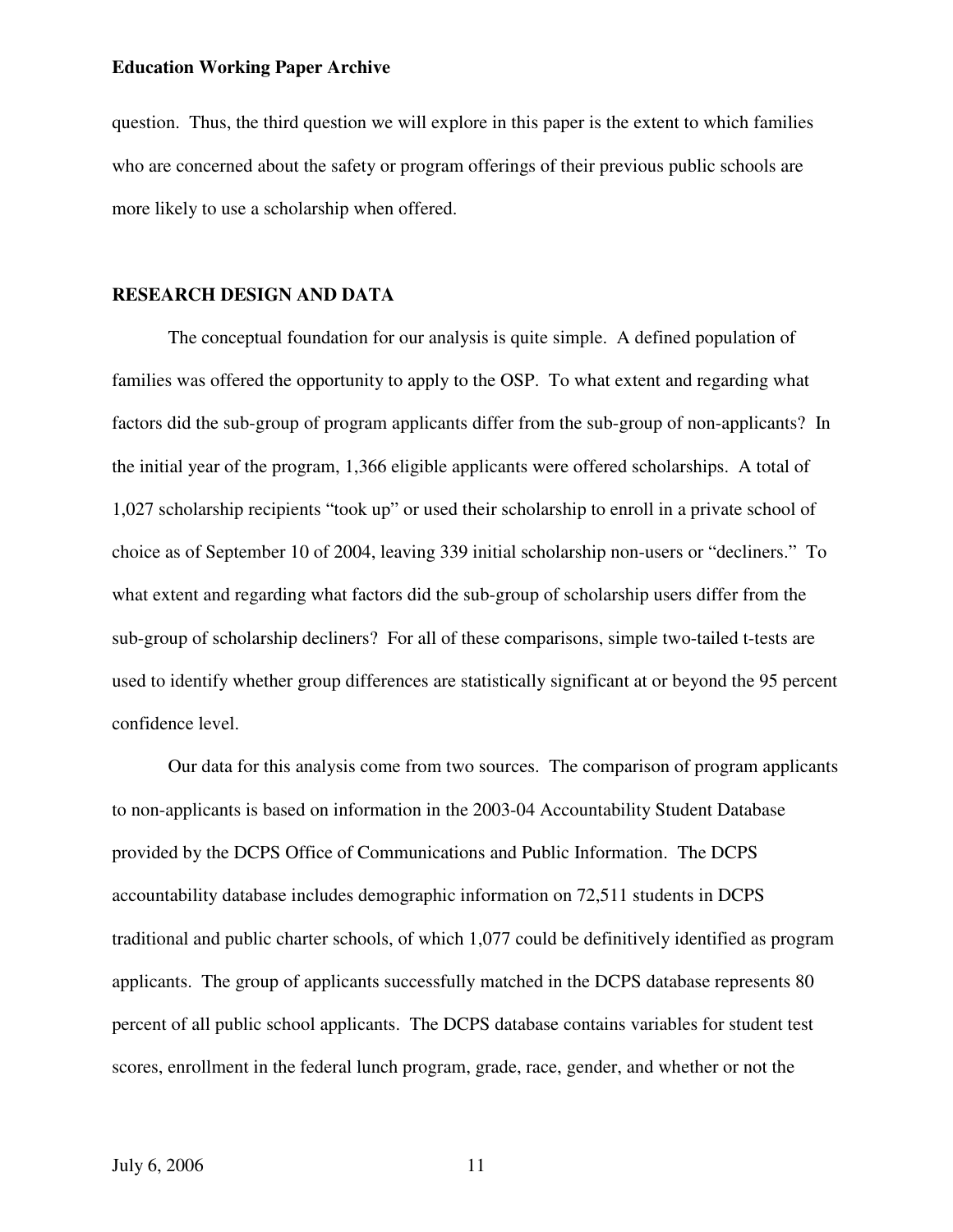student has an Individualized Education Plan as a result of special educational needs linked to a disability. This part of the analysis necessarily excludes all 515 initial private school eligible applicants to the program, since no aggregate data are available regarding private school nonapplicants.

 Test scores are a crucial element of most school choice analyses, even if the question at hand is not program impact but the degree of selectivity of program clientele. The accountability database contains the results of DCPS administration of the Stanford Achievement Test, Version 9 (SAT-9) to all students in grades 3 through 11, and some students in grades 1 and 2, in the spring of 2004. These tests covered the areas of reading and mathematics, with results expressed in terms of National Percentile Ranks (NPRs). The NPR for a particular student test score describes the percentage of students who scored below that level on a nationally normed test for the specific grade level, subject, and testing period that applies to the student score.<sup>24</sup> Expressing test-score norms in this way makes them approximately comparable across grade levels.

 Since our sample of program applicants matched in the DCPS database does not include 20 percent of public school applicants, we conducted an additional analysis to test for sample bias. This sample bias analysis draws from the second database used in this paper – the 2004 Program Database. The Program Database includes data on all applicants to the program in the first year, taken from the program application form and baseline survey. Since all public school applicants are in the program database, 80 percent are in both the program and accountability database, and 20 percent are only in the program database, a comparison of the characteristics of the subgroup that is in both databases with those of the subgroup only in the program database

<sup>&</sup>lt;sup>24</sup> For example, the score average of nearly 47 NPRs for all K to 5 applicants in reading is about 3 percentile points below the national median for those grades in reading, as approximately 47 percent of students across the country who took the reading test last spring in those grades scored lower than the average for the program applicants.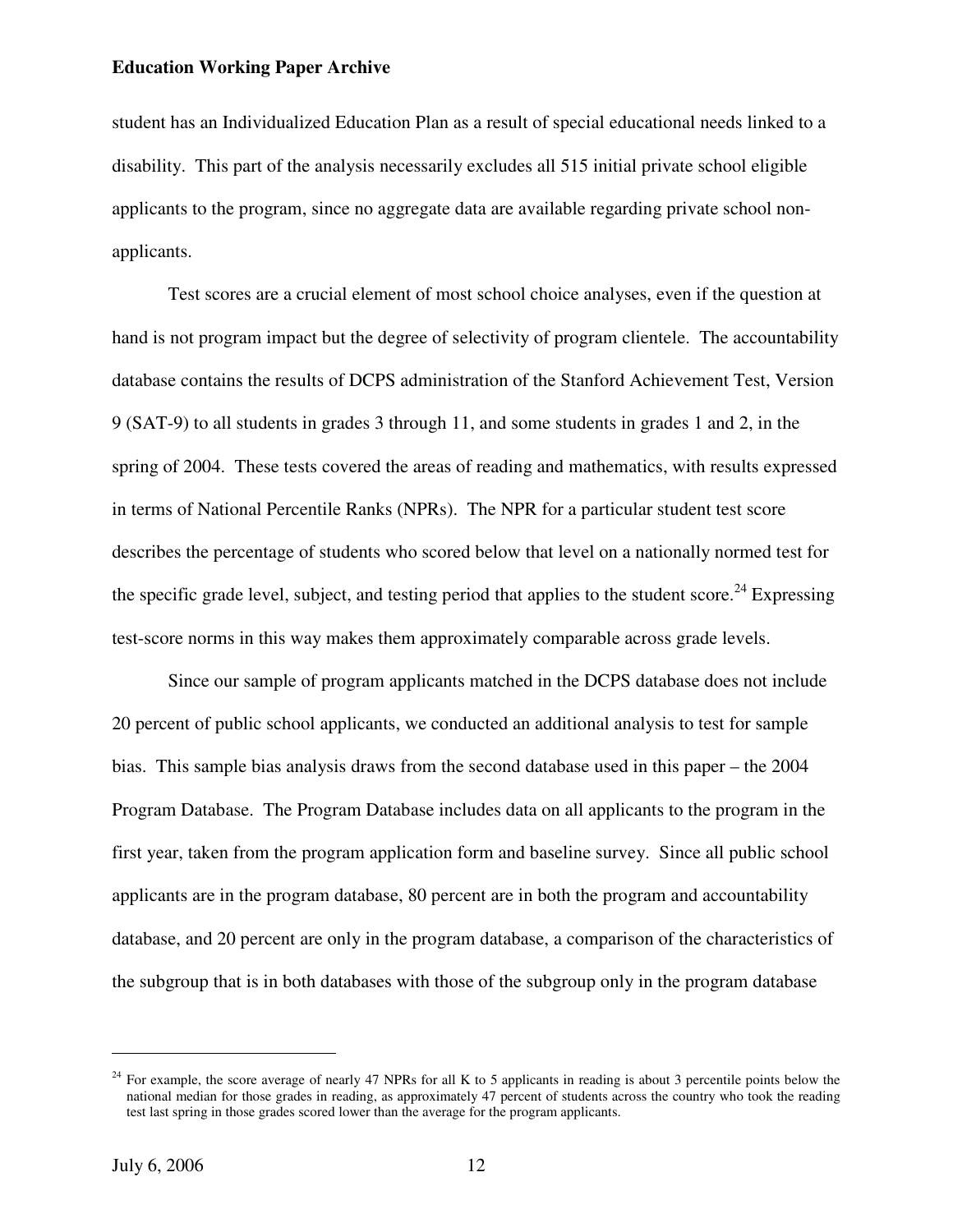provides information about possible bias in our "applicants versus non-applicants" analysis which necessarily draws exclusively from the accountability database.

 We compared the characteristics of matched versus unmatched applicants on 20 factors associated with the amount and sources of family income, parent marital status, and mother's level of educational attainment. The two samples differed significantly on only one factor – average amount of child support received. One might expect a comparison of two samples to differ significantly on one of 20 factors merely by chance. Thus, this high level of comparability between the matched and unmatched groups of public school applicants suggests that the matched sample which is used in the analysis is representative of the population of the all public school applicants.

 The program database used to disconfirm the presence of sample bias in the accountability database also is used in this paper to analyze the selectivity of voucher users compared with voucher decliners. This database includes observations on all 1,366 students awarded scholarships in the first year of the program, of which 1,027 used the scholarship – a moderately-high usage rate of 75 percent – and 339 declined or failed to use. Although we cannot perfectly distinguish the non-users who merely decided not to use a scholarship from those who tried to use one but failed to gain access to a preferred private school, we can get some sense of the likely degree of exclusionary behavior on the part of participating private schools by the level of exclusivity of the group of scholarship users relative to non-users.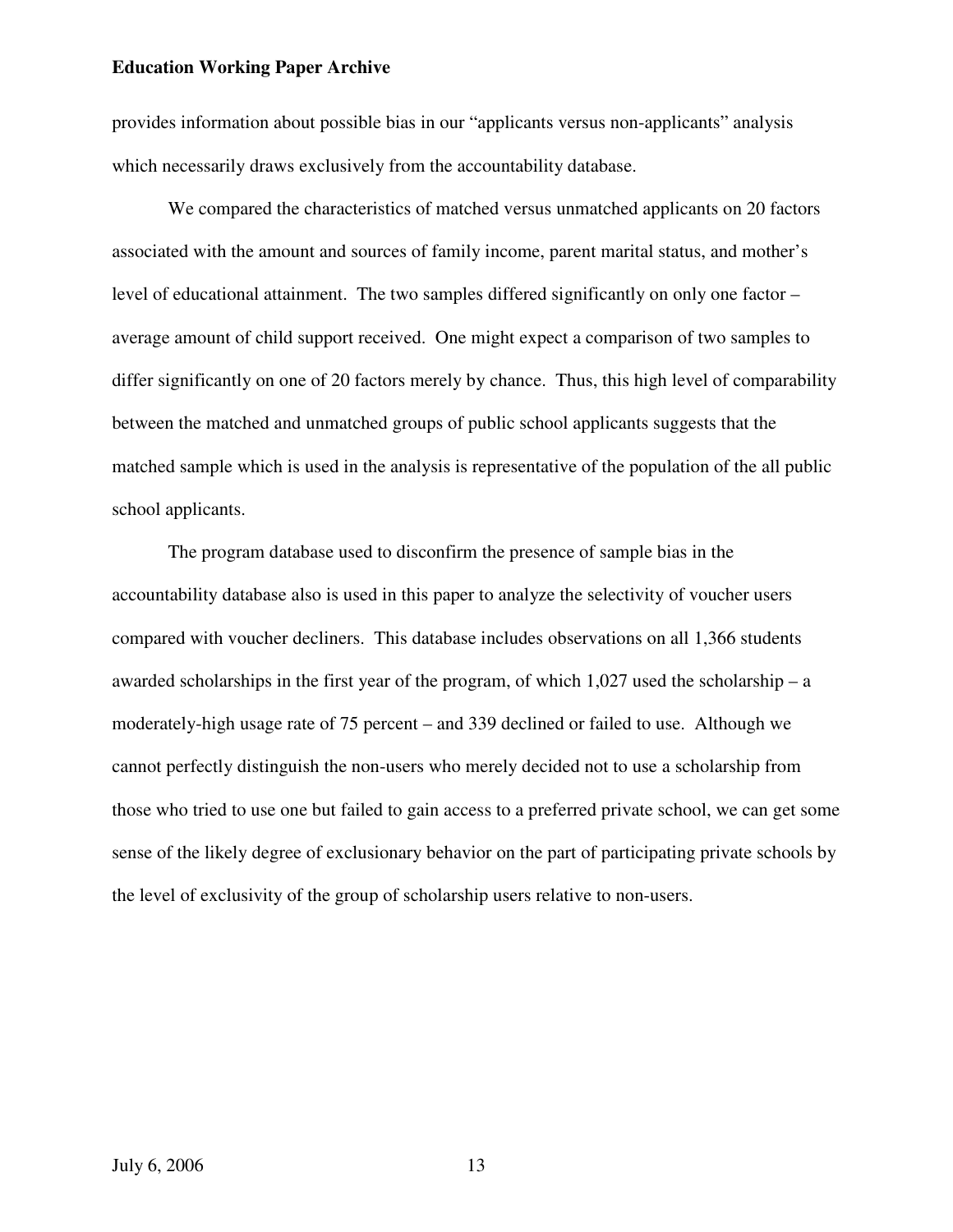## **ANALYSIS AND RESULTS**

 Our analysis proceeds in two stages. First we examine program applicants who were attending public schools at the time of application and compare them to their public school peers who did not apply for the program. Due to the limitations in the variables contained in the DCPS accountability database, this first set of comparisons will focus on a small set of educational characteristics and background factors. The second stage of the analysis will draw upon extensive data about all scholarship recipients and address the question of what factors appear to distinguish scholarship users from non-users.

## **Who Applied to the Scholarship Program?**

 The first set of question we explore is whether program applicants differ from nonapplicants, and what that might suggest about the motivations of parents and the broader impact of the program on the DC educational landscape. Here we draw from the DCPS accountability database to compare program applicants entering grades K-12 with DCPS non-applicants in similar grades. The grade-restriction on the data reduces the total number of observations to 67,945.

 The non-applicant sample in this analysis includes DCPS students ineligible for the program due to family incomes above the statutory limit of 185 percent of the poverty line. Later we will conduct a similar analysis restricted to students that were income-eligible for the program. However, policy design determines who is and who is not eligible for school voucher programs, and it is useful to assess the extent to which the design of this particular school choice program may have mitigated the selectivity of the group of program applicants.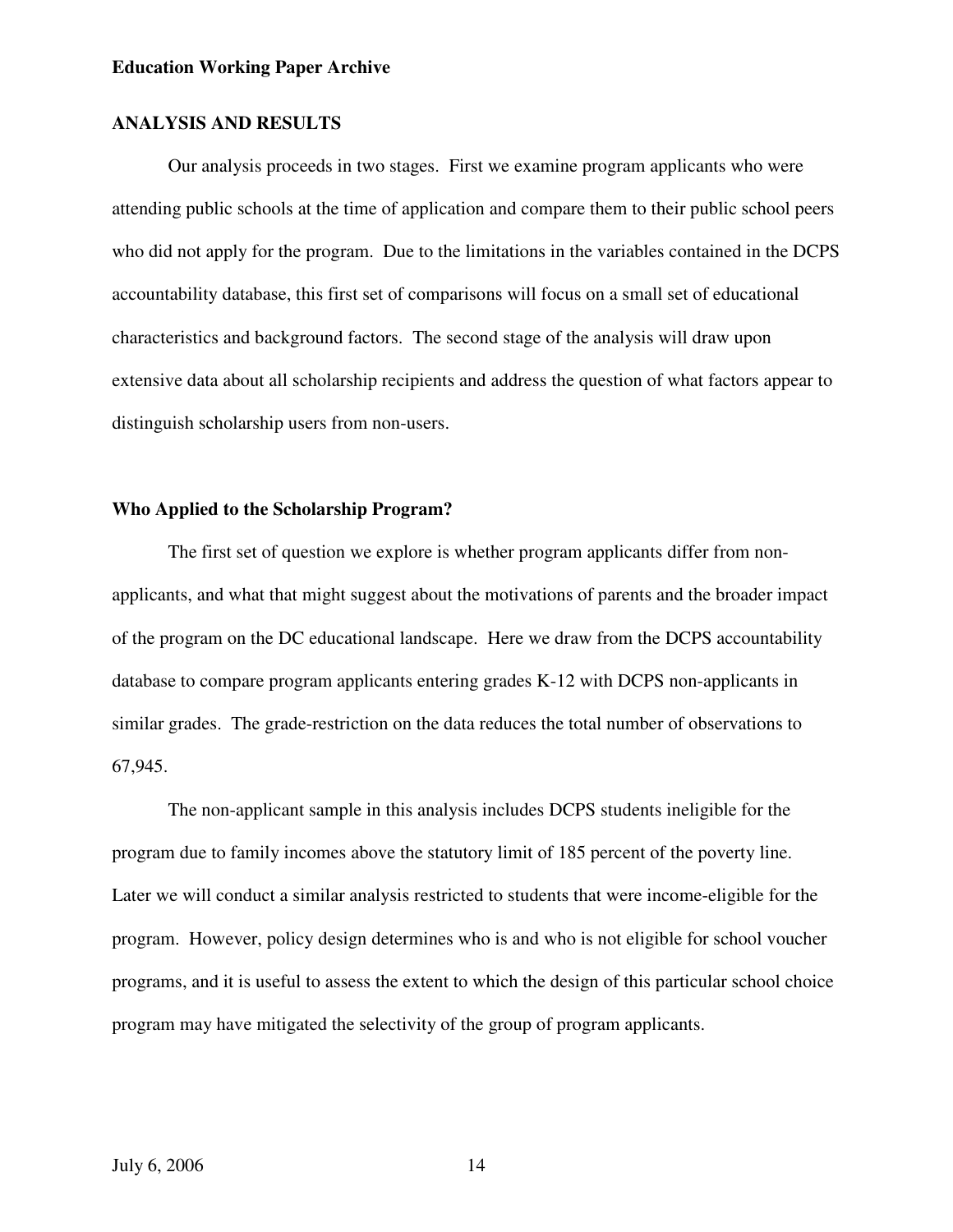|                                               |                   | <b>DCPS</b>   |                   |
|-----------------------------------------------|-------------------|---------------|-------------------|
| <b>Characteristic</b>                         | <b>Applicants</b> | <b>Sample</b> | <b>Difference</b> |
| <b>Baseline Test Scores</b>                   |                   |               |                   |
|                                               |                   |               |                   |
| <b>Average Reading Percentile</b>             | 41.5              | 40.1          | 1.4               |
| Percent missing                               | 26                | 26            |                   |
| <b>Average Mathematics Percentile</b>         | 47.2              | 46.3          | 1.0               |
| Percent missing                               | 25                | 25            |                   |
|                                               |                   |               |                   |
| <b>Percent in Special Education</b>           | 16                | 14            | $2*$              |
| Percent missing                               | 24                | 23            |                   |
| Percent, by Race                              |                   |               |                   |
| African American                              | 92                | 85            | 8**               |
| Hispanic                                      | 6                 | 9             | $-4**$            |
| Other race <sup>2</sup>                       | $\overline{c}$    | 6             | $-4**$            |
| Percent missing                               | $\overline{1}$    | 1             |                   |
| <b>Percent, by Gender</b>                     |                   |               |                   |
| Female                                        | 51                | 50            | $\Omega$          |
| Percent missing                               | 0                 |               |                   |
|                                               |                   |               |                   |
| <b>Percent Participating in Free/Reduced-</b> |                   |               |                   |
| price Lunch Program                           | 85                | 68            | $17**$            |
| Percent missing                               | $\overline{c}$    | 2             |                   |
| Sample size                                   | 1,077             | 66,868        |                   |

## **Table 1. Characteristics of DC Public School Students, Program Applicants and Non-applicants: Spring 2004**

\* Statistically significant at the 95 percent confidence level.

Statistically significant at the 99 percent confidence level.

<sup>1</sup> Test-score results are in terms of National Percentile Ranks, with 50 as the median score.

 $2$  "Other race" includes students who were identified as white, Asian, American Indian, or Alaska Native.

- NOTE: Detail may not sum to totals because of rounding. Applicant sample includes all applicants identified in the DCPS database, regardless of whether or not they participated in the accountability testing.
- SOURCE: Accountability testing database for District of Columbia public and charter schools, DCPS Office of Communications and Public Information.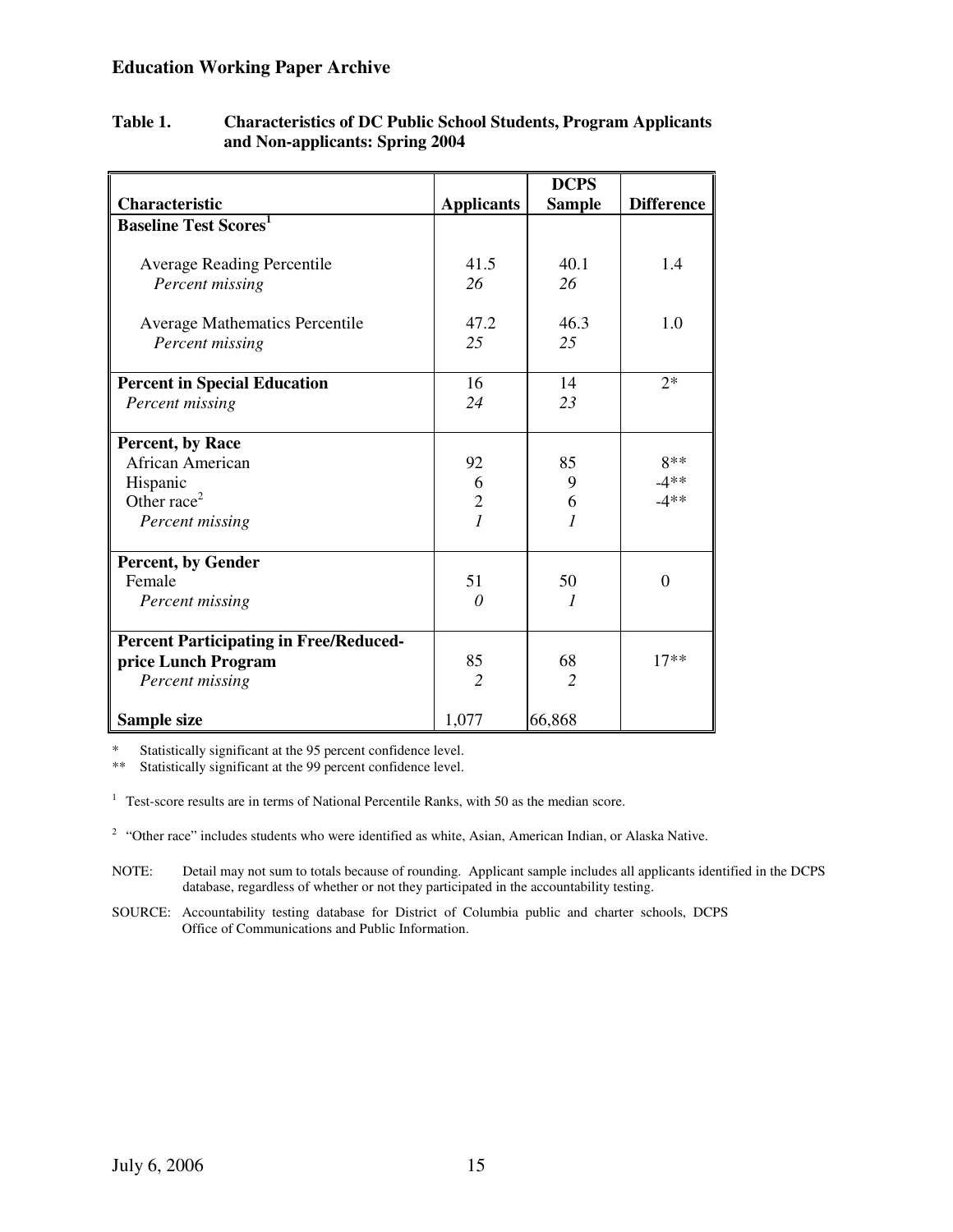The data indicate that program applicants are somewhat *disadvantaged* educationally and economically, and more likely to be African American, compared with non-applicants (Table 1). Applicants and non-applicants are similar, on average, regarding both their reading and math test scores at baseline; however, 16 percent of the applicant sample is comprised of students in special education compared with only 14 percent of the non-applicant sample. Applicants are more likely than non-applicants to be African American and less likely to be Hispanic or of another race – in this case, generally white or Asian. The two groups are closely matched regarding student gender; however, applicants are much more likely than non-applicants to be participants in the federal lunch program for low-income students.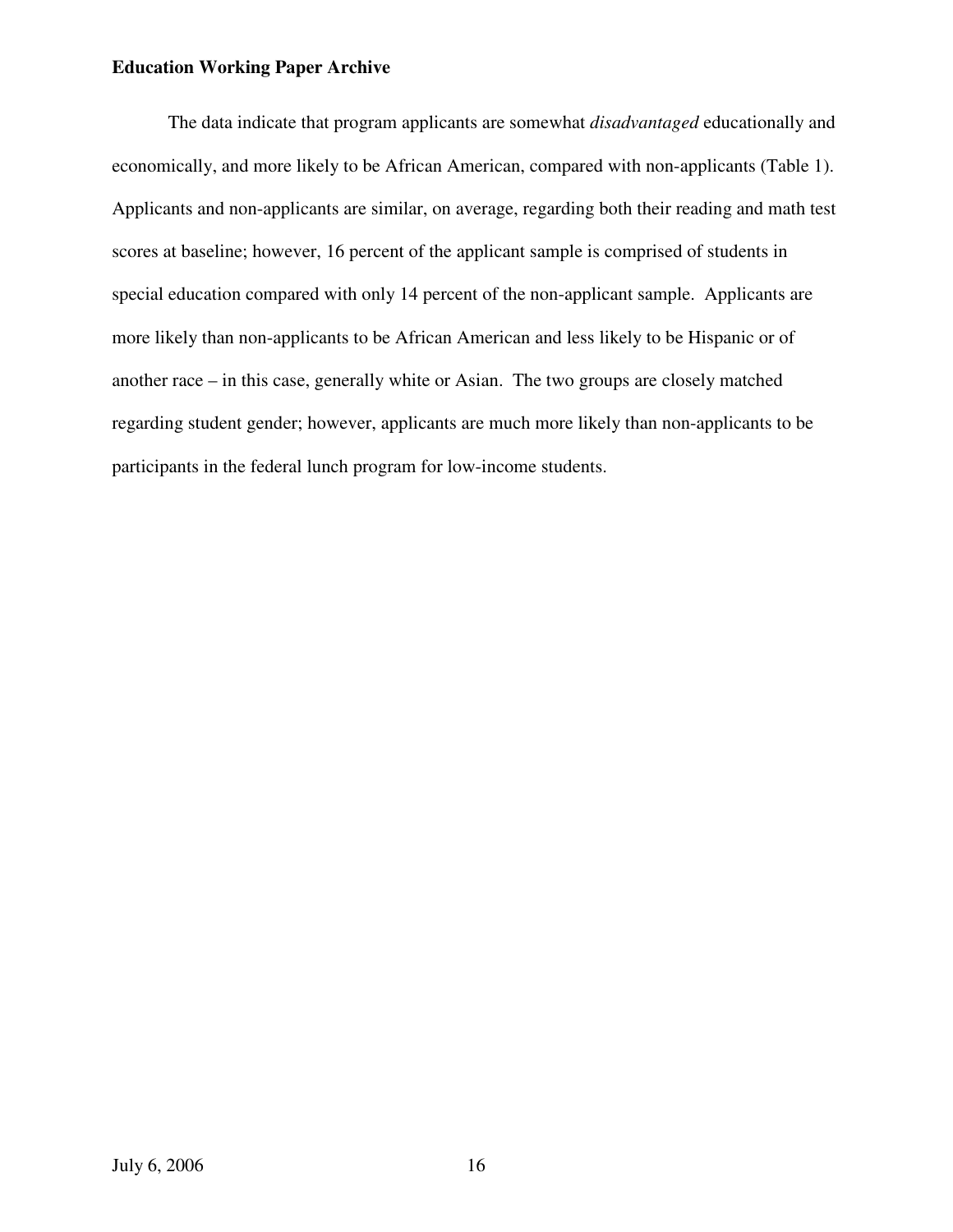|                                               |                   | <b>DCPS</b>   |                   |
|-----------------------------------------------|-------------------|---------------|-------------------|
| <b>Characteristic</b>                         | <b>Applicants</b> | <b>Sample</b> | <b>Difference</b> |
| <b>Baseline Test Scores</b>                   |                   |               |                   |
|                                               |                   |               |                   |
| <b>Average Reading Percentile</b>             | 40.2              | 36.4          | $3.9**$           |
| Percent missing                               | 25                | 26            |                   |
|                                               |                   |               |                   |
| <b>Average Mathematics Percentile</b>         | 46.7              | 43.0          | $3.7**$           |
| Percent missing                               | 25                | 24            |                   |
| <b>Percent in Special Education</b>           | 17                | 15            | $\mathbf{1}$      |
| Percent missing                               | 24                | 22            |                   |
|                                               |                   |               |                   |
| Percent, by Race                              |                   |               |                   |
| African American                              | 93                | 88            | $5**$             |
| Hispanic                                      | 6                 | 10            | $-5**$            |
| Other race <sup>2</sup>                       | $\overline{2}$    | 2             | $\Omega$          |
| Percent missing                               | $\theta$          | $\theta$      |                   |
|                                               |                   |               |                   |
| <b>Percent, by Gender</b><br>Female           | 51                | 51            | $\Omega$          |
|                                               | 0                 | 0             |                   |
| Percent missing                               |                   |               |                   |
| <b>Percent Participating in Free/Reduced-</b> |                   |               |                   |
| price Lunch Program                           | 100               | 100           | $\Omega$          |
| Percent missing                               | 0                 | 0             |                   |
| Sample size                                   | 894               | 44,740        |                   |

## **Table 2. Characteristics of DC Public School Federal Lunch Program Students, Program Applicants and Eligible Non-applicants: Spring 2004**

\* Statistically significant at the 95 percent confidence level.

Statistically significant at the 99 percent confidence level.

<sup>1</sup> Test-score results are in terms of National Percentile Ranks, with 50 as the median score.

 $2$  "Other race" includes students who were identified as white, Asian, American Indian, or Alaska Native.

NOTE: Detail may not sum to totals because of rounding. Applicant sample includes all eligible applicants identified in the DCPS database that were participating in the free and reduced price lunch program.

SOURCE: Accountability testing database for District of Columbia public and charter schools, DCPS Office of Communications and Public Information.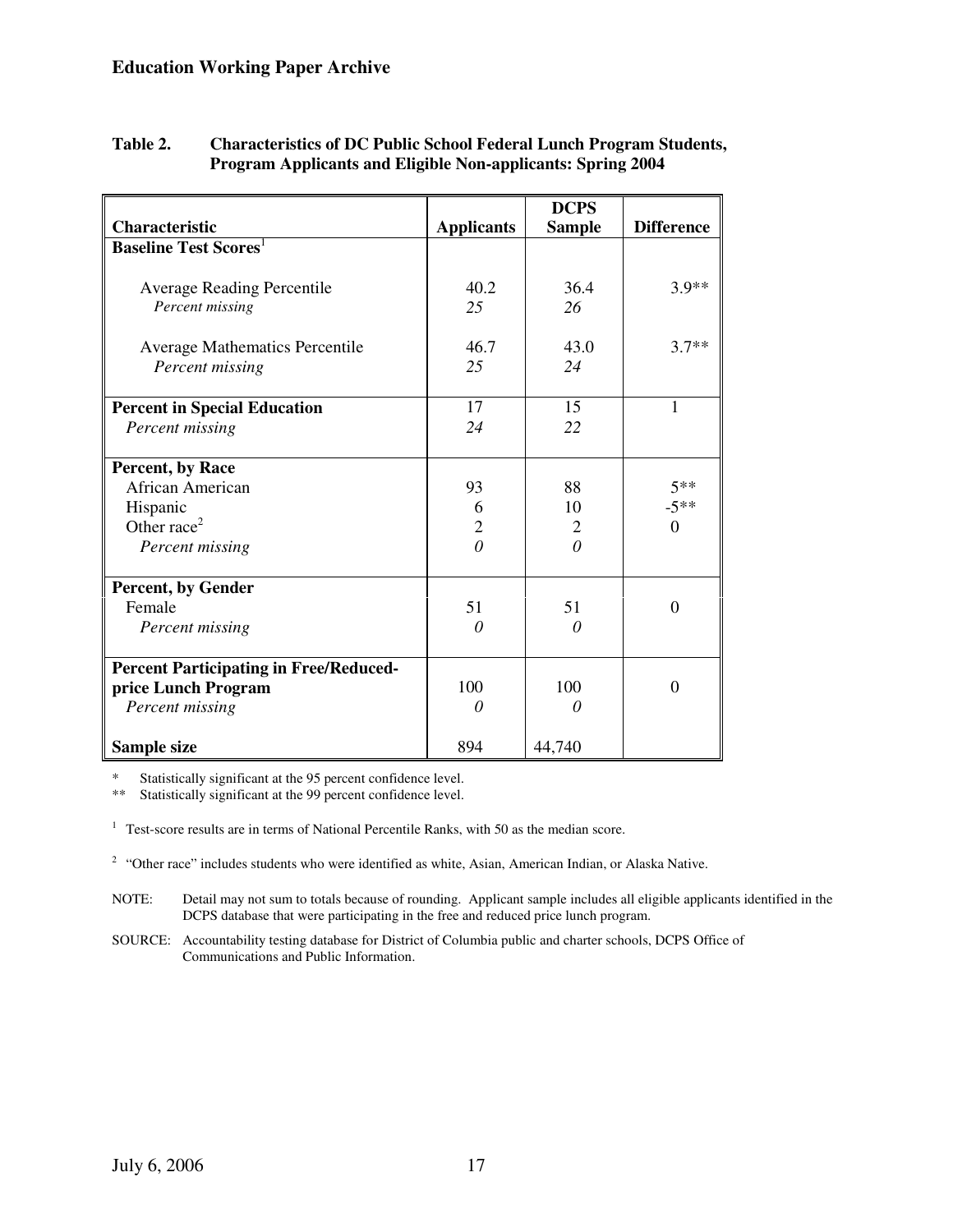The picture changes in important ways when the two samples are limited to students participating in the federal lunch program. The lunch program was selected as an inclusion screen because its income restriction closely matches the income ceiling for eligibility for the voucher program. Limiting the comparison groups to students in the lunch program has the effect of reducing the size of the public school applicant group to 894 students and the size of the non-applicant sample to  $44,740.^{25}$ 

When we look only at income-eligible students that either did or did not apply for the program, the program applicants no longer appear to be disadvantaged overall relative to nonapplicants (Table 2). The lunch program restriction automatically equalizes the two groups on our income measure, and the two groups remain similar regarding their gender composition. However, the race differences across the groups change somewhat. Hispanic students remain somewhat under-represented in the group of program applicants, and African Americans somewhat over-represented, but the proportion of students in the other race category (i.e. white or Asian) becomes similar across the comparison groups. Among income-eligible students, the percentages of students in both groups who are in special education are statistically similar. Importantly, the baseline test-scores of program applicants compared with income-eligible nonapplicants average nearly four percentile points higher in both reading and math.

 $^{25}$  Although all 1,077 applicants matched in the DCPS database were confirmed to be income-eligible for the voucher program and thus almost certainly also eligible for the lunch program, it is well known that not all families eligible for means-tested programs such as the federal lunch program actually enroll in the program. To be included in the sample for this analysis, students had to actually be participating in the federal lunch program at baseline.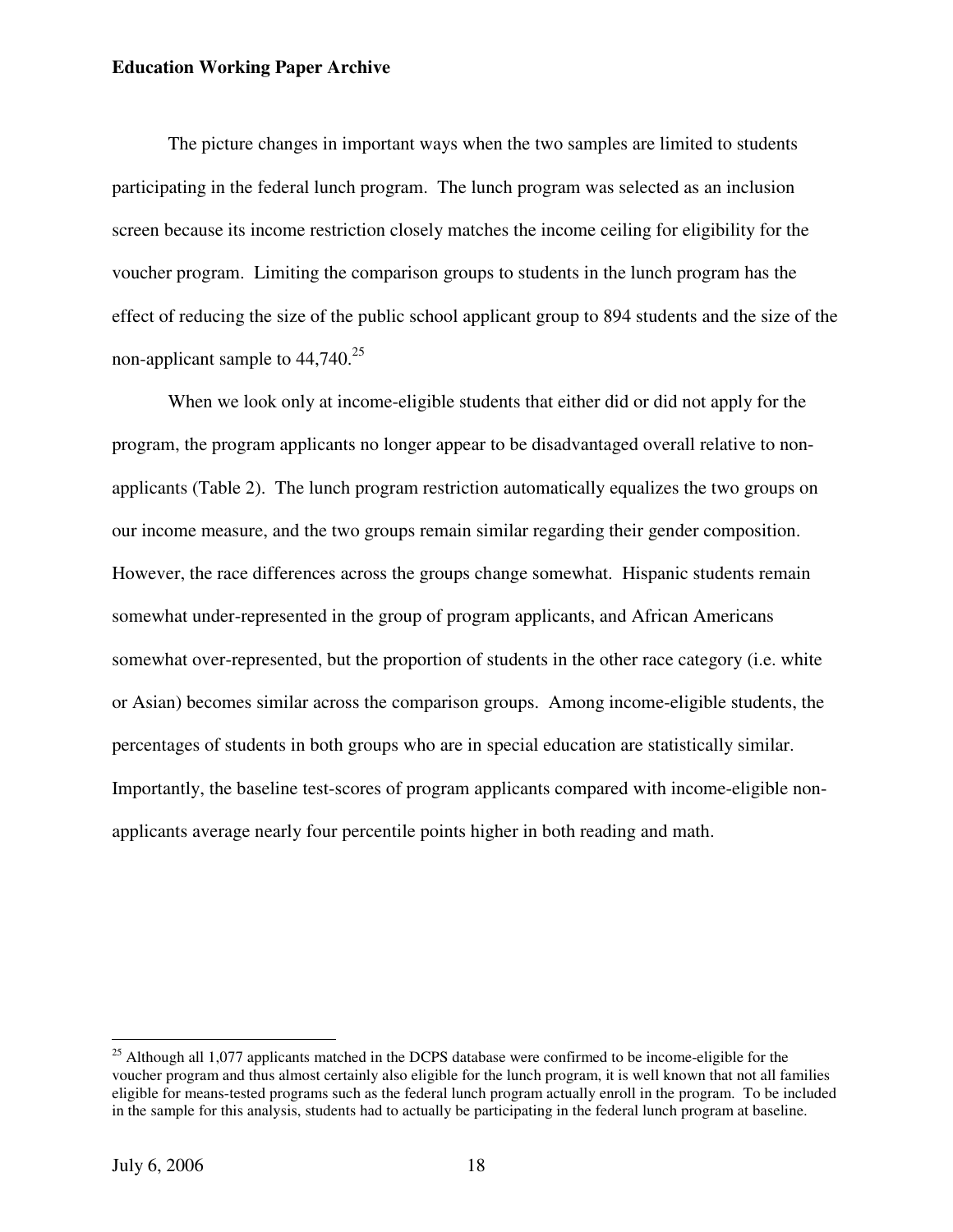|                                      |                   | Non-              |                   |
|--------------------------------------|-------------------|-------------------|-------------------|
| $\parallel$ Grade Level <sup>1</sup> | <b>Applicants</b> | <b>Applicants</b> | <b>Difference</b> |
| Kindergarten -1                      | 20                |                   | $Q**$             |
| $\sqrt{2-3}$                         | 18                |                   |                   |
| $4-5$                                | 18                | 17                |                   |
| $6 - 7$                              | 19                | 18                |                   |
| $8-9$                                | 15                | 15                |                   |
| $10-12$                              | 10                | 21                | $-11*$            |
| Percent missing                      |                   |                   |                   |
|                                      |                   |                   |                   |
| Sample size                          | 1,848             | 71,434            |                   |

## **Table 3. Percent of Students Entering Various Grades, Eligible Applicants and Eligible Non-Applicants: Spring 2004**

Significantly different from the average of the other subgroups at the 95 percent confidence level.

\*\* Significantly different from the average of the other subgroups at the 99 percent confidence level.

 $1$  Grade levels were combined because cell sizes were too small to report separately by grade. SOURCES: Eligible Applicant Database; DCPS Accountability Testing Database.

 Finally, we conduct comparisons of applicants with income-eligible non-applicants within relevant grade groupings. Applicants were much more likely than non-applicants to be entering the early elementary grades of K-1 and much less likely to be entering high school at the time of application in the spring of 2004 (Table 3). Thus, some of the differences between applicants and program-eligible non-applicants might be a result of this compositional difference – younger students are a greater proportion of the applicant group and may be different than older students in certain respects.

 Our analysis largely bears out that expectation (Table 4). The modest test-score advantage of applicants relative to program-eligible non-applicants is confined to students in the younger elementary grades. Applicants entering junior high or high school are similar to nonapplicants regarding their average baseline test scores. The group of junior high applicants also is similar to the group of junior high non-applicants regarding racial demographics, though the early elementary and high school groups of applicants remain more likely to be African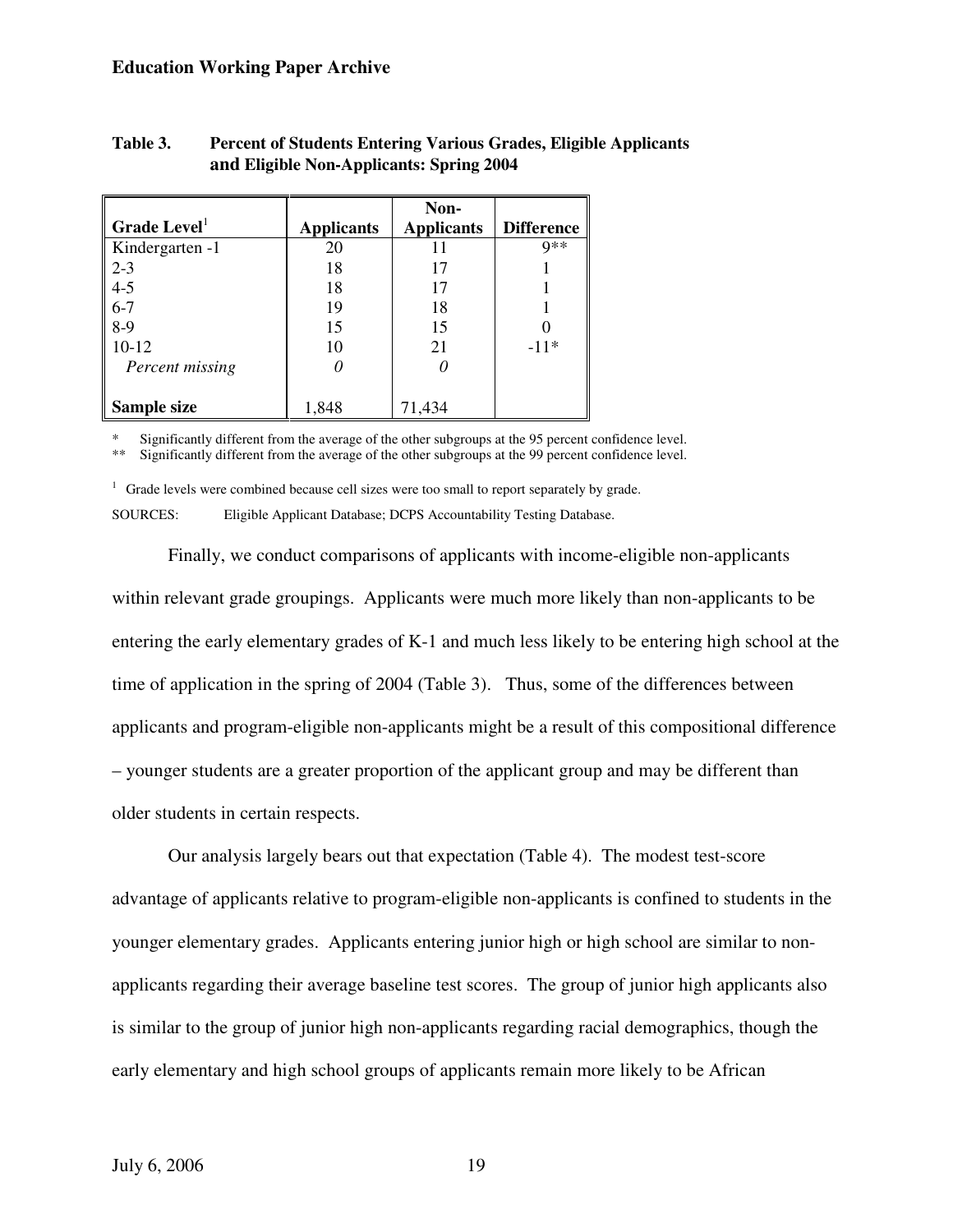American than grade-comparable non-applicants. The groups of program applicants in all three grade-bands are similar to their respective grade-band groups of non-applicants regarding special education status, gender, and, by analytic design, participation in the federal lunch program.

 In summary, the extent to which the initial applicants to the Opportunity Scholarship Program appear to be selective regarding educational, social, and economic factors depends on the composition of the group of non-applicants with which we compare them. Compared to all DCPS students, program applicants appear to be somewhat disadvantaged. When the comparison is limited to program-eligible non-applicants, the applicants are somewhat advantaged educationally and remain more likely to be African American. When even finer comparisons are made, between program applicants and program-eligible non-applicants within defined grade-ranges, we see that junior high applicants are statistically similar to nonapplicants, early elementary applicants are somewhat advantaged educationally and more likely to be African American, and high school applicants are more likely to be African American.

#### **Who Uses an Opportunity Scholarship?**

 In the next stage of our analysis, we examine the characteristics of scholarship users and non-users. The sample includes all 1,366 students offered scholarships during the initial year of program implementation, including 216 eligible applicants who were attending private schools at the time of application. We compare the two groups – users versus non-users -- based on four sets of factors: educational characteristics of students, family background, student ethnicity and gender, and previous educational environment.

The students who used their scholarships differed from non-users on some but not all key educational characteristics (Table 5). In the early elementary school grades of K-5, on average,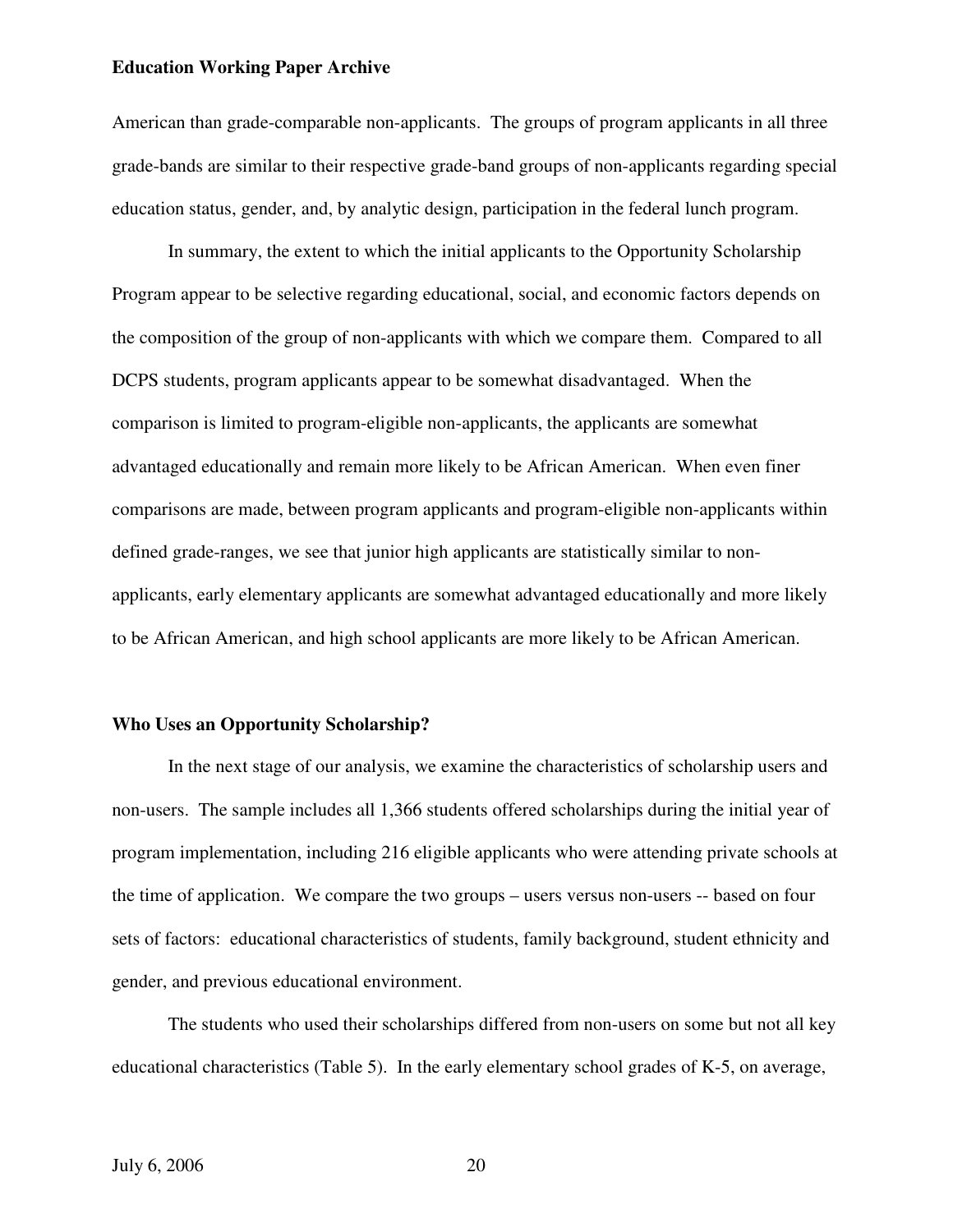users outperformed non-users in reading by nearly 9 NPR and in math by nearly 10 NPR. Users in the junior high and high school grades did not differ significantly from non-users in those grades regarding reading and math baseline scores. Students whose parents said that they had a learning or physical disability were much less likely to use a scholarship if offered. Students with disabilities comprised just nine percent of the user group but 29 percent of the non-user group. Students were much more likely to use a scholarship if entering the early grades of K-3 but were much less likely to use a scholarship if entering the junior or high school grades of 6- 12.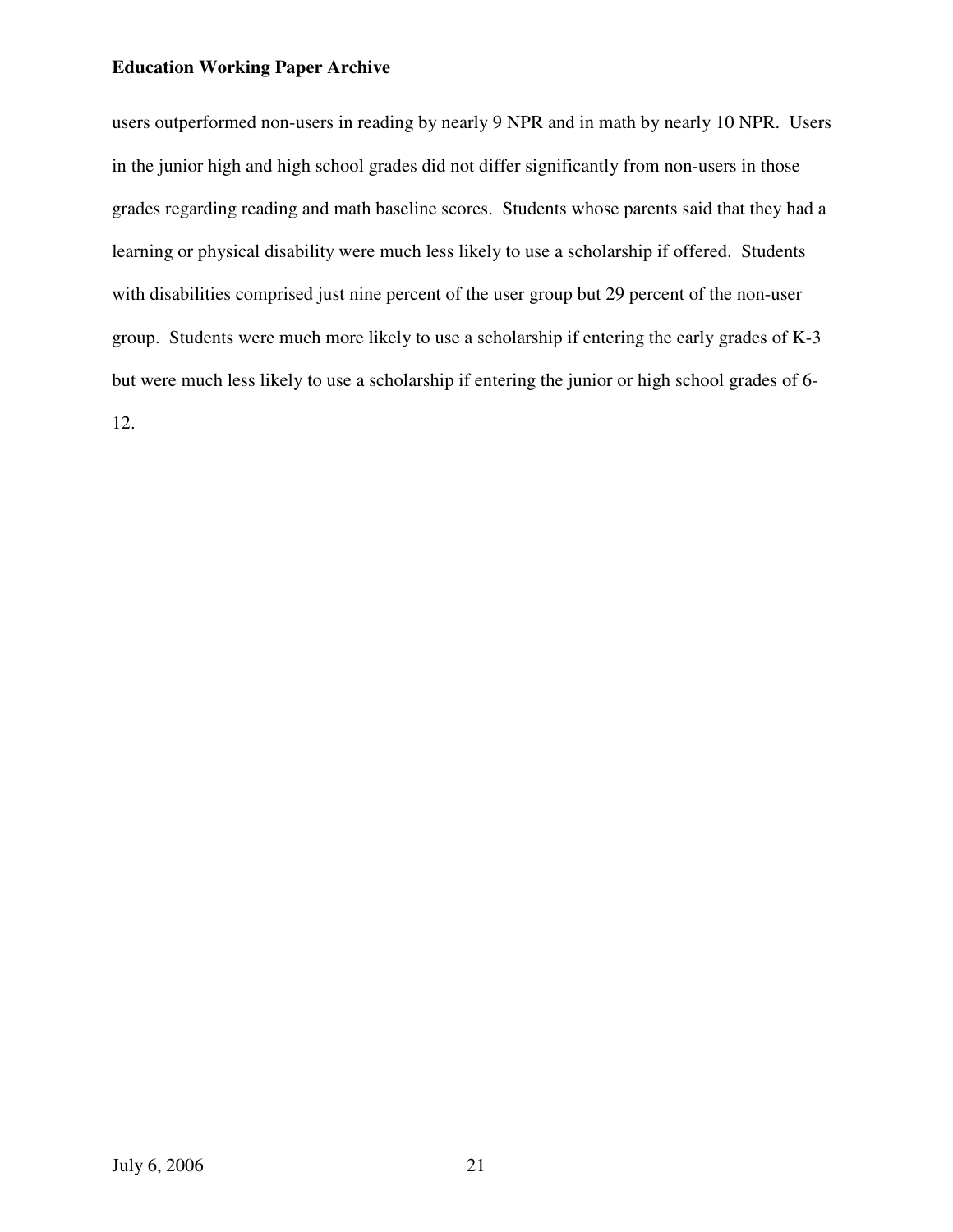|                                               |                   | <b>Grades K-5</b> |                   |                   | Grades 6-8    |                   |                   | Grades 9-12   |                   |
|-----------------------------------------------|-------------------|-------------------|-------------------|-------------------|---------------|-------------------|-------------------|---------------|-------------------|
|                                               |                   | <b>DCPS</b>       |                   |                   | <b>DCPS</b>   |                   |                   | <b>DCPS</b>   |                   |
| Characteristic                                | <b>Applicants</b> | <b>Sample</b>     | <b>Difference</b> | <b>Applicants</b> | <b>Sample</b> | <b>Difference</b> | <b>Applicants</b> | <b>Sample</b> | <b>Difference</b> |
| <b>Baseline Test Scores</b>                   |                   |                   |                   |                   |               |                   |                   |               |                   |
| <b>Average Reading Percentile</b>             | 46.5              | 42.6              | $4.0*$            | 38.0              | 36.4          | 1.5               | 29.7              | 28.8          | 0.8               |
| Percent missing                               | 42                | 44                |                   | 3                 | 5             |                   | $\mathfrak{Z}$    | 14            |                   |
| Average Mathematics Percentile                | 51.2              | 47.8              | $3.5*$            | 43.8              | 42.3          | 1.5               | 41.7              | 37.9          | 3.8               |
| Percent missing                               | 41                | 42                |                   | $\overline{2}$    | 5             |                   | $\mathfrak{Z}$    | 13            |                   |
| <b>Percent in Special Education</b>           | 17                | 13                | 3                 | 18                | 17            |                   | 14                | 16            | $-2$              |
| Percent missing                               | 41                | 41                |                   | $\overline{c}$    | 3             |                   | $\overline{c}$    | 9             |                   |
| Percent, by Race                              |                   |                   |                   |                   |               |                   |                   |               |                   |
| African American                              | 94                | 87                | $7**$             | 88                | 90            | $-1$              | 95                | 89            | $6*$              |
| Other race <sup>2</sup>                       | 6                 | 13                | $-7**$            | 12                | 10            |                   | 5                 | 11            | $-6*$             |
| Percent missing                               | 0                 | $\theta$          |                   | $\theta$          | 0             |                   | $\theta$          | 1             |                   |
| Percent, by Gender                            |                   |                   |                   |                   |               |                   |                   |               |                   |
| Female                                        | 52                | 51                |                   | 51                | 51            | $\Omega$          | 46                | 52            | -6                |
| Percent missing                               | $\theta$          | $\theta$          |                   | $\theta$          | $\theta$      |                   | $\theta$          | $\mathcal{I}$ |                   |
| <b>Percent Participating in Free/Reduced-</b> |                   |                   |                   |                   |               |                   |                   |               |                   |
| price Lunch Program                           | 100               | 100               | $\boldsymbol{0}$  | 100               | 100           | $\overline{0}$    | 100               | 100           | $\overline{0}$    |
| Percent missing                               | 0                 | $\theta$          |                   | $\theta$          | 0             |                   | 0                 | $\theta$      |                   |
| Sample size                                   | 509               | 20,893            |                   | 259               | 12,364        |                   | 126               | 11,483        |                   |

**Table 4. Characteristics of DC Public School Federal Lunch Program Students by Grade Band, Program Applicants and Nonapplicants: Spring 2004** 

\* Statistically significant at the 95 percent confidence level.

\*\* Statistically significant at the 99 percent confidence level.

 $1$  Test-score results are in terms of National Percentile Ranks, with 50 as the median score.

 $<sup>2</sup>$  "Other race" includes students who were identified as Hispanic, white, Asian, American Indian, or Alaska Native. Because of small cell sizes, Hispanic was combined with</sup> other race in this table.

 NOTE: Detail may not sum to totals because of rounding. Applicant samples include all eligible applicants identified in the DCPS database that were participating in the free or reduced-price lunch program.

SOURCE: Accountability testing database for District of Columbia public and charter schools, DCPS Office of Communications and Public Information.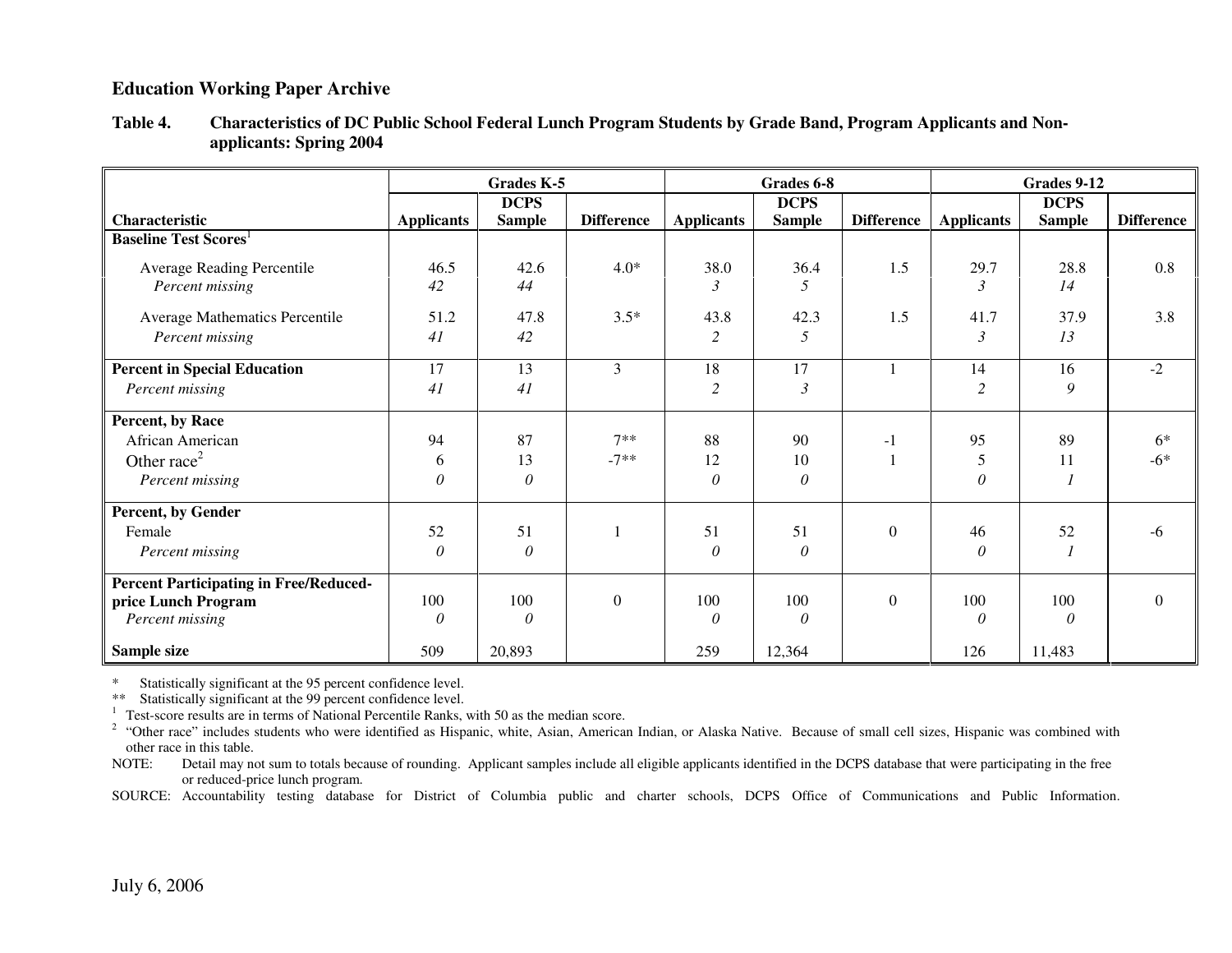| Characteristic                                        | <b>Users</b> | <b>Nonusers</b> | <b>Difference</b> |
|-------------------------------------------------------|--------------|-----------------|-------------------|
| <b>Baseline Test Scores</b>                           |              |                 |                   |
| <b>Average Reading Percentile</b>                     |              |                 |                   |
| Grades K-5                                            | 49.12        | 40.30           | 8.82**            |
| Grades 6-8                                            | 39.82        | 38.06           | 1.76              |
| Grades 9-12                                           | 30.00        | 23.57           | 6.43              |
| Percent missing                                       | 56           | 41              |                   |
| Average Mathematics Percentile                        |              |                 |                   |
| Grades K-5                                            | 53.47        | 43.75           | $9.72**$          |
| Grades 6-8                                            | 44.91        | 42.26           | 2.65              |
| Grades 9-12                                           | 40.30        | 43.83           | $-3.53$           |
| Percent missing                                       | 56           | 40              |                   |
| <b>Percent with a Learning or Physical Disability</b> | 9            | 29              | $-20**$           |
| Percent missing                                       | 6            | 8               |                   |
| <b>Grade Level</b>                                    |              |                 |                   |
| $K-1$                                                 | 27           | 14              | $13**$            |
| $2 - 3$                                               | 23           | 18              | $5*$              |
| $4 - 5$                                               | 22           | 22              | $\overline{0}$    |
| $6 - 7$                                               | 15           | 22              | $-7**$            |
| $8-9$                                                 | 9            | 15              | $-6*$             |
| $10-12$                                               | 3            | 10              | $-7**$            |
| Percent missing                                       | $\theta$     | $\theta$        |                   |
| Sample size                                           | 1,027        | 339             |                   |

#### **Table 5. Student's Educational Characteristics, Users and Nonusers: Spring 2004**

\* Statistically significant at the 95 percent confidence level.

\*\* Statistically significant at the 99 percent confidence level.

Percentages may not sum to 100 due to rounding.

<sup>1</sup> Test-score results are in terms of National Percentile Ranks, with 50 as the median score.

SOURCE: Eligible Applicant Database. Test-scores obtained from the accountability testing database for District of Columbia public and charter schools, DCPS Office of Communications and Public Information.

Regarding family background, users differed from non-users in some important respects

but not others. There is little distinction between users and non-users regarding family income,

as both groups represent populations that are about equally disadvantaged economically, with

annual family incomes averaging less than \$20,000. Mothers of scholarship users have slightly

more education, averaging two-tenths of a year more formal education than the mothers of non-

users. However, users are indistinguishable from non-users regarding the likelihood of their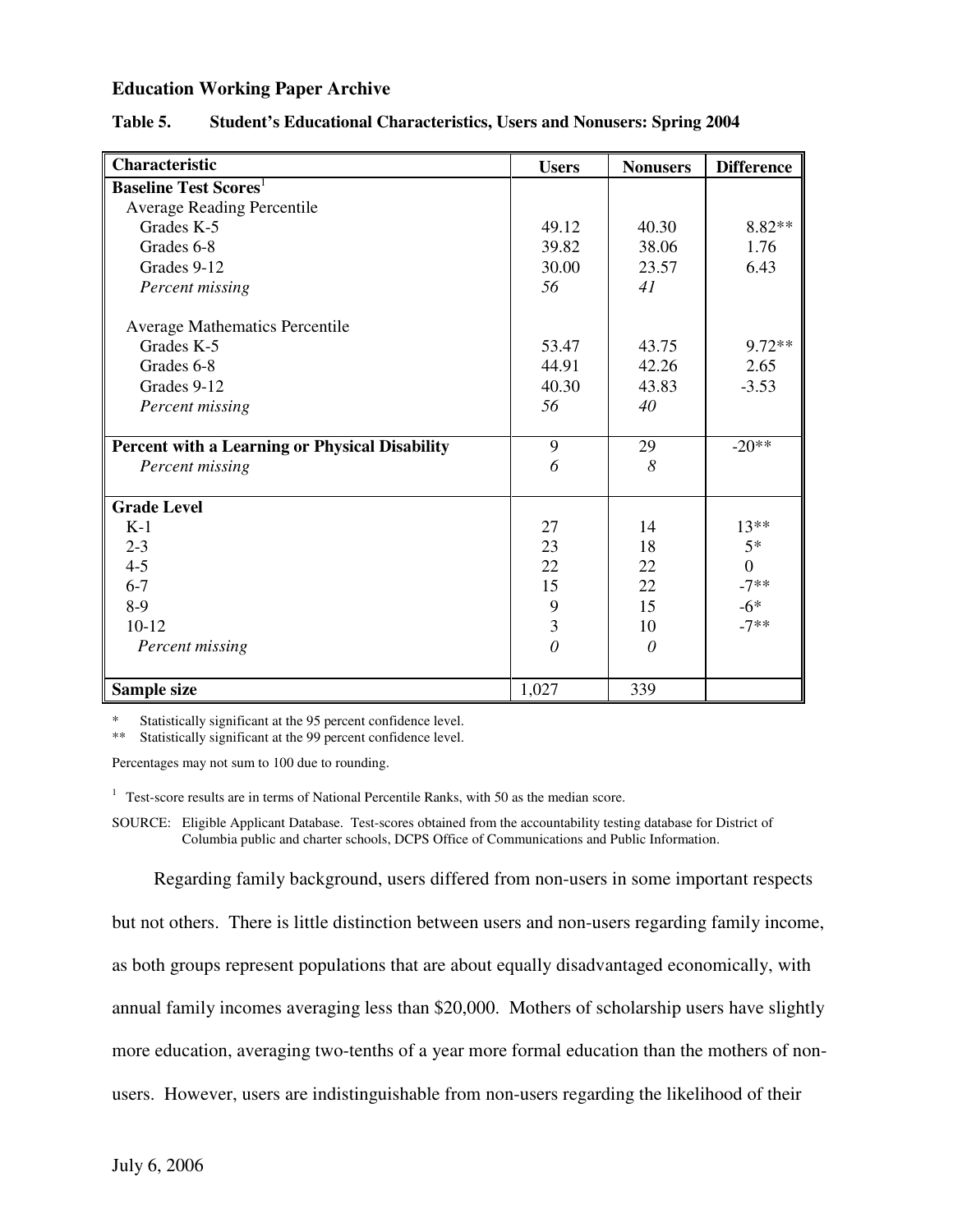mothers being employed full time or being married. One surprising initial finding regarding scholarship users is that they reported less residential stability, averaging 1.6 fewer years at their current residence than non-users.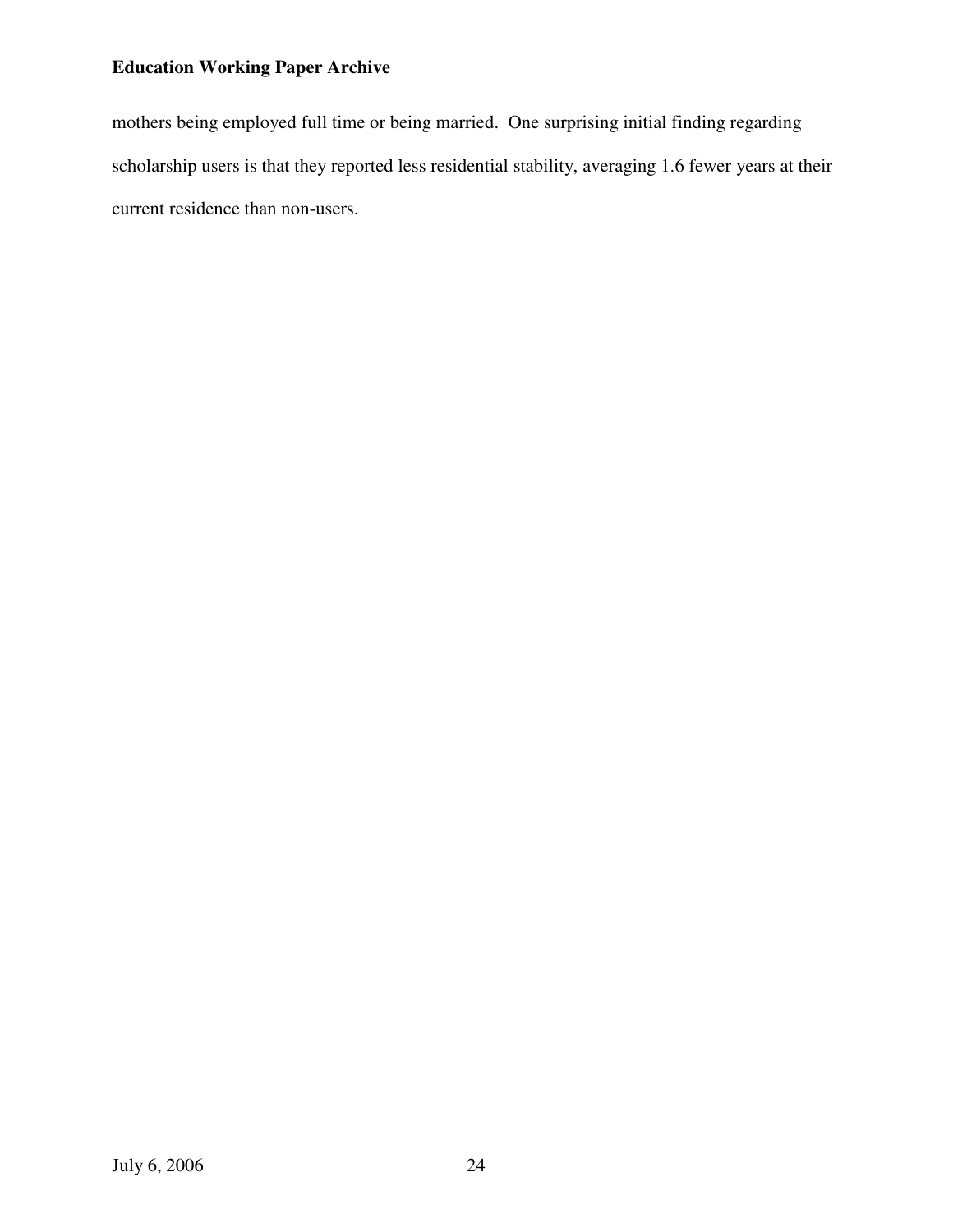| <b>Percent of Students whose Family Income is</b><br>Less than $$5,000$<br>\$5,000-\$10,999 | 11<br>18<br>43 | 11               |                  |
|---------------------------------------------------------------------------------------------|----------------|------------------|------------------|
|                                                                                             |                |                  |                  |
|                                                                                             |                |                  | $\overline{0}$   |
|                                                                                             |                | 24               | $-6*$            |
| \$11,000-\$24,999                                                                           |                | 38               | 5                |
| \$25,000-\$39,999                                                                           | 25             | 24               | 1                |
| \$40,000 or more                                                                            | 3              | 4                | $\overline{0}$   |
|                                                                                             |                |                  | \$811.79         |
| <b>Average Family Income</b>                                                                | \$18,652.49    | \$17,840.70<br>0 |                  |
| Percent missing                                                                             | 0              |                  |                  |
| <b>Percent of Students whose Mothers Attained the</b>                                       |                |                  |                  |
| <b>Following Level of Education</b>                                                         |                |                  |                  |
| No high school diploma                                                                      | 11             | 19               | $-7**$           |
| <b>GED</b>                                                                                  | 6              | 6                | $\boldsymbol{0}$ |
| High school diploma                                                                         | 25             | 25               | 0                |
| Some college                                                                                | 35             | 30               | 5                |
| Vocational (2 yr) degree or certificate                                                     | 15             | 14               | 1                |
| College graduate                                                                            | 7              | 4                | 3                |
| Graduate degree                                                                             | 1              | $\overline{2}$   | $-2*$            |
| Percent missing                                                                             | 11             | 19               |                  |
| <b>Average Years of Mother's Education</b>                                                  | 12.73          | 12.50            | $.23*$           |
| Percent missing                                                                             | 11             | 19               |                  |
|                                                                                             |                |                  |                  |
| <b>Percent of Students with Mothers Employed Full</b>                                       | 46             | 44               | $\overline{2}$   |
| <b>Time</b>                                                                                 |                |                  |                  |
| Percent missing                                                                             | 13             | 23               |                  |
| <b>Percent of Students with Married Mothers</b>                                             | 19             | 16               | $\overline{2}$   |
| Percent missing                                                                             | 10             | 18               |                  |
|                                                                                             |                |                  |                  |
| <b>Average Years at Current Residence</b>                                                   | 6.11           | 7.69             | $-1.58**$        |
| Percent missing                                                                             | 2              | 3                |                  |
| Sample size                                                                                 | 1,027          | 339              |                  |

## **Table 6. Family Background Information, Users and Non-users: Spring 2004**

\* Statistically significant at the 95 percent confidence level.

\*\* Statistically significant at the 99 percent confidence level.

SOURCE: Eligible Applicant Database.

The user and non-user groups do not differ significantly regarding student race, ethnicity,

or the primary language spoken in the home (Table 7). Although gender was not a factor in

distinguishing applicants from non-applicants, it was a factor in shaping the decision to use a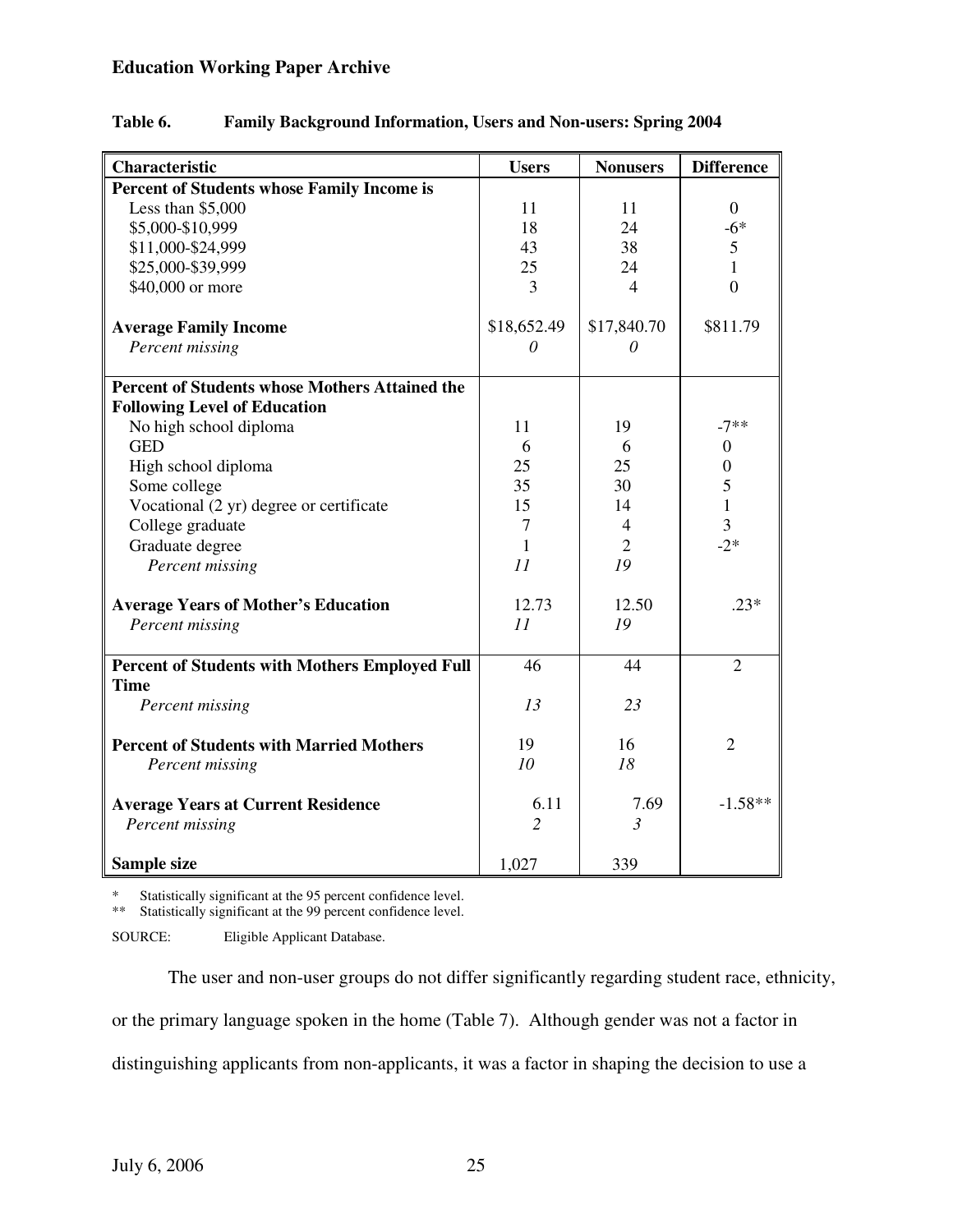scholarship, as the composition of the user group was 9 percentage points more female than the composition of the decliner group.

| Characteristic                           | <b>Users</b> | <b>Nonusers</b> | <b>Difference</b> |
|------------------------------------------|--------------|-----------------|-------------------|
| Percent, by Race                         |              |                 |                   |
| African American                         | 94           | 96              | $-2$              |
| Other race <sup>1</sup>                  | 6            | 4               | $\mathcal{D}$     |
| Percent missing                          | 6            | 6               |                   |
| <b>Percent Hispanic (any race)</b>       |              |                 |                   |
| Percent missing                          |              |                 |                   |
| Percent, by Language Most Spoken in Home |              |                 |                   |
| English                                  | 93           | 96              | $-3$              |
| Other language <sup>2</sup>              |              |                 | 3                 |
| Percent missing                          | 4            | 4               |                   |
| <b>Percent, by Gender</b>                |              |                 |                   |
| Female                                   | 53           | 45              | $Q**$             |
| Percent missing                          |              |                 |                   |
| Sample size                              | 1,027        | 339             |                   |

| Table 7.<br><b>Student's Ethnicity and Gender, Users and Non-users: Spring 2004</b> |  |
|-------------------------------------------------------------------------------------|--|
|-------------------------------------------------------------------------------------|--|

\* Statistically significant at the 95 percent confidence level.

\*\* Statistically significant at the 99 percent confidence level.

<sup>2</sup> "Other language" includes all other languages including Spanish and Amharic.

NOTE: Detail may not sum to total because of rounding.

SOURCE: Eligible Applicant Database.

The previous educational behaviors and experiences of users and non-users might differ in meaningful ways. First, we consider levels of parental involvement in the child's education (Table 8). We see that both groups of parents, scholarship users and non-users, reported being heavily involved in their child's education at baseline. However, scholarship users were somewhat more likely than non-users to say that they helped their child with reading or math

<sup>&</sup>lt;sup>1</sup> "Other race" includes respondents who were identified as white, Asian, American Indian, Alaska Native, Pacific Islander, or multiracial. Respondent classified as "multiracial" if more than one race category selected.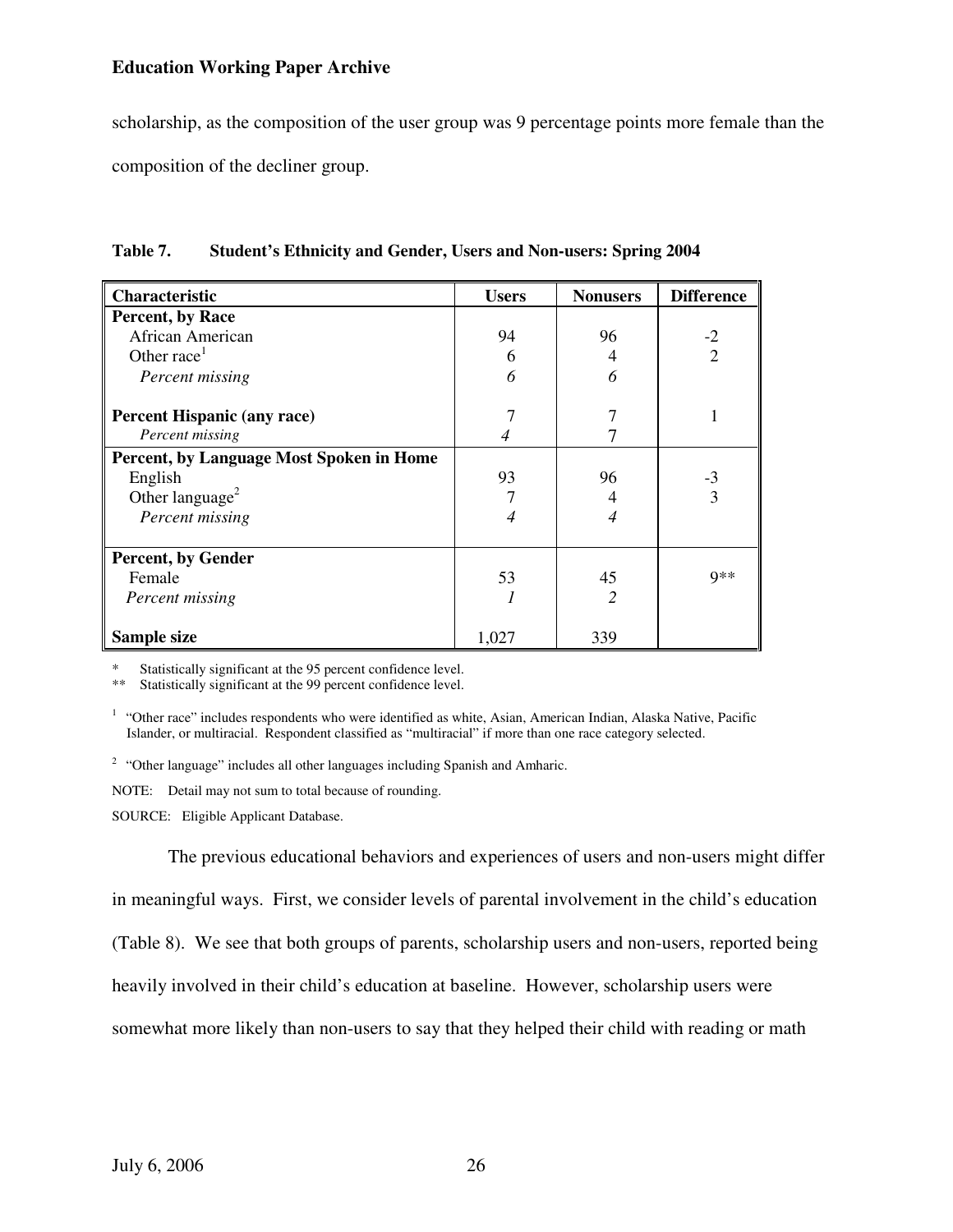work not related to homework, assisted with homework, and attended school activities with their child.

Next, we analyze differences between users and non-users regarding problems at their child's previous school. Parents whose children encountered disorder or danger regularly in their previous school are probably more likely to use a scholarship as a means to escape such an environment. We see some evidence that problems at the previous school were an extra motivator for scholarship users (Table 9). Scholarship users were somewhat more likely than non-users to report that drug distribution and drug and alcohol use were serious problems at their child's previous school, though there was no difference between the two groups in reports of several other categories of danger and disruption.

| Table 8. | Parental Involvement with Child's Education, Users and Non-users: Spring 2004 |
|----------|-------------------------------------------------------------------------------|
|----------|-------------------------------------------------------------------------------|

| <b>Characteristic</b>                               | <b>Users</b> | <b>Nonusers</b> | <b>Difference</b> |
|-----------------------------------------------------|--------------|-----------------|-------------------|
| Percent of Parents who Participated in the          |              |                 |                   |
| <b>Following Activities with Their Child in the</b> |              |                 |                   |
| <b>Past Month</b>                                   |              |                 |                   |
| Discussed experiences at school                     | 99           | 98              | $\Omega$          |
| Helped with mathematics or reading not              | 94           | 90              | $4**$             |
| related to homework                                 |              |                 |                   |
| Worked on homework                                  | 97           | 92              | $5**$             |
| Worked on a school project                          | 86           | 85              |                   |
| Attended school activities with child               | 90           | 85              | $5*$              |
| Average percent missing                             | 8            | 6               |                   |
|                                                     |              |                 |                   |
| Sample size                                         | 1.027        | 339             |                   |

Statistically significant at the 95 percent confidence level.

\*\* Statistically significant at the 99 percent confidence level.

SOURCE: Eligible Applicant Database.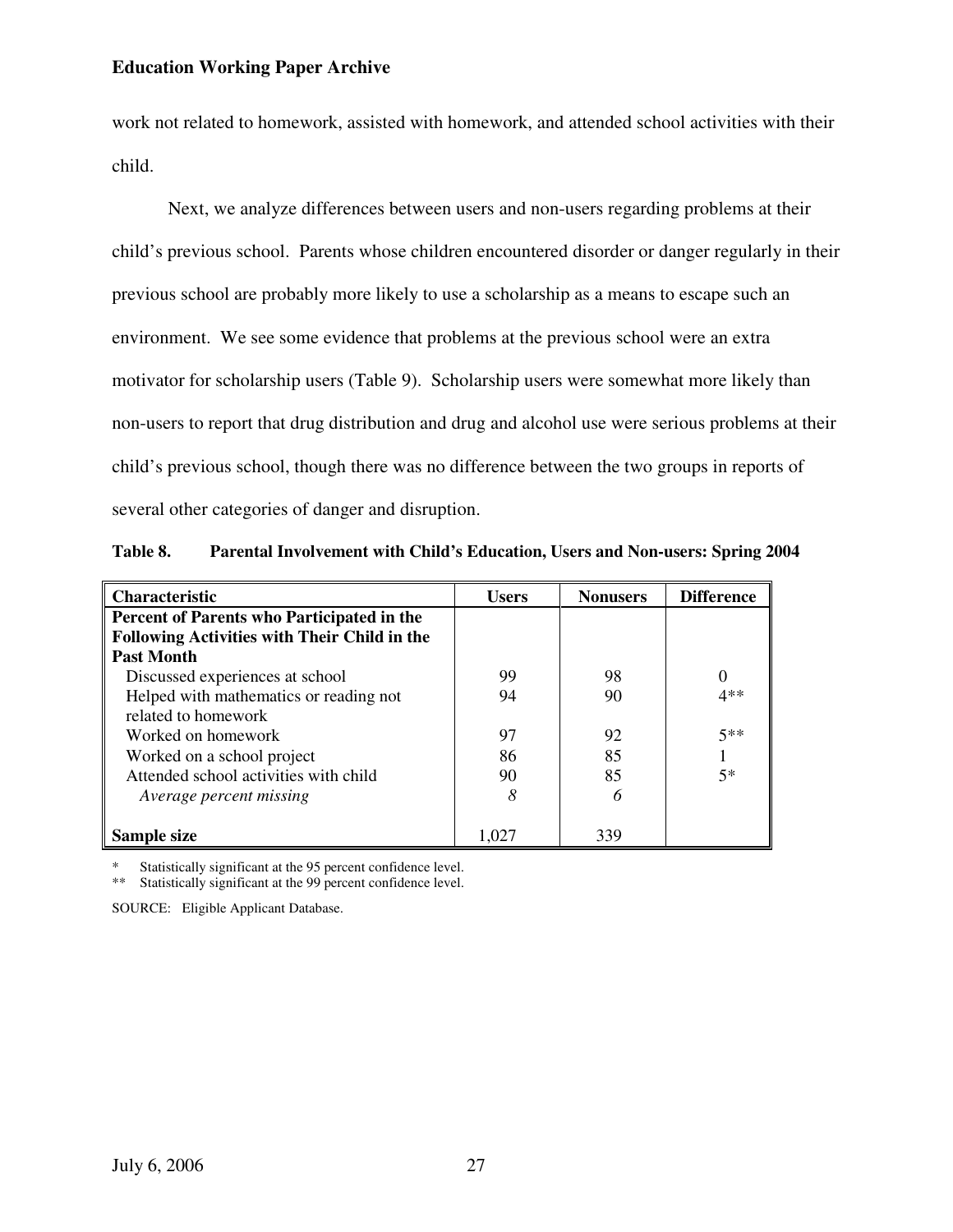| Characteristic                            | <b>Users</b> | <b>Nonusers</b> | <b>Difference</b> |
|-------------------------------------------|--------------|-----------------|-------------------|
| <b>Percent of Parents who Believe the</b> |              |                 |                   |
| <b>Following Problems at School are</b>   |              |                 |                   |
| <b>Serious</b>                            |              |                 |                   |
| Fighting                                  | 50           | 46              | $\overline{4}$    |
| <b>Tardiness</b>                          | 48           | 48              |                   |
| Destruction of property                   | 35           | 35              |                   |
| Truancy                                   | 34           | 39              | -4                |
| Cheating                                  | 26           | 22              | 4                 |
| Guns or other weapons                     | 20           | 15              | 4                 |
| Drug distribution                         | 16           | 10              | $6*$              |
| Drug and alcohol use                      | 14           | 10              | $5*$              |
| Average percent missing                   | 10           | 9               |                   |
| Sample size                               | 1,027        | 339             |                   |

### **Table 9. Problems at Child's School, Users and Nonusers: Spring 2004**

Statistically significant at the 95 percent confidence level.

\*\* Statistically significant at the 99 percent confidence level.

SOURCE: Eligible Applicant Database.

Finally, we consider the extent to which non-users may have felt motivated to decline the scholarship and remain at their previous school due to the school's facilities or programs. Here we see some of the largest and most consistent differences between users and non-users (Table 10). Scholarship non-users consistently reported that their child's previous school contained more extensive facilities and specialized programs than scholarship users. For example, 17 percent more non-users than users reported that their child's previous school had a special program for non-English speakers, 15 percent more said that special education programs were offered, 12 percent more reported that the school included a special program for advanced learners, and eight percent more said that individual tutors were available to students. The parents of scholarship non-users were more likely than those of scholarship users to report that their previous school had a gym, nurse's office, cafeteria, prepared lunches, child counselors, and library. If parent reports are to be believed, the schools that scholarship users decided to leave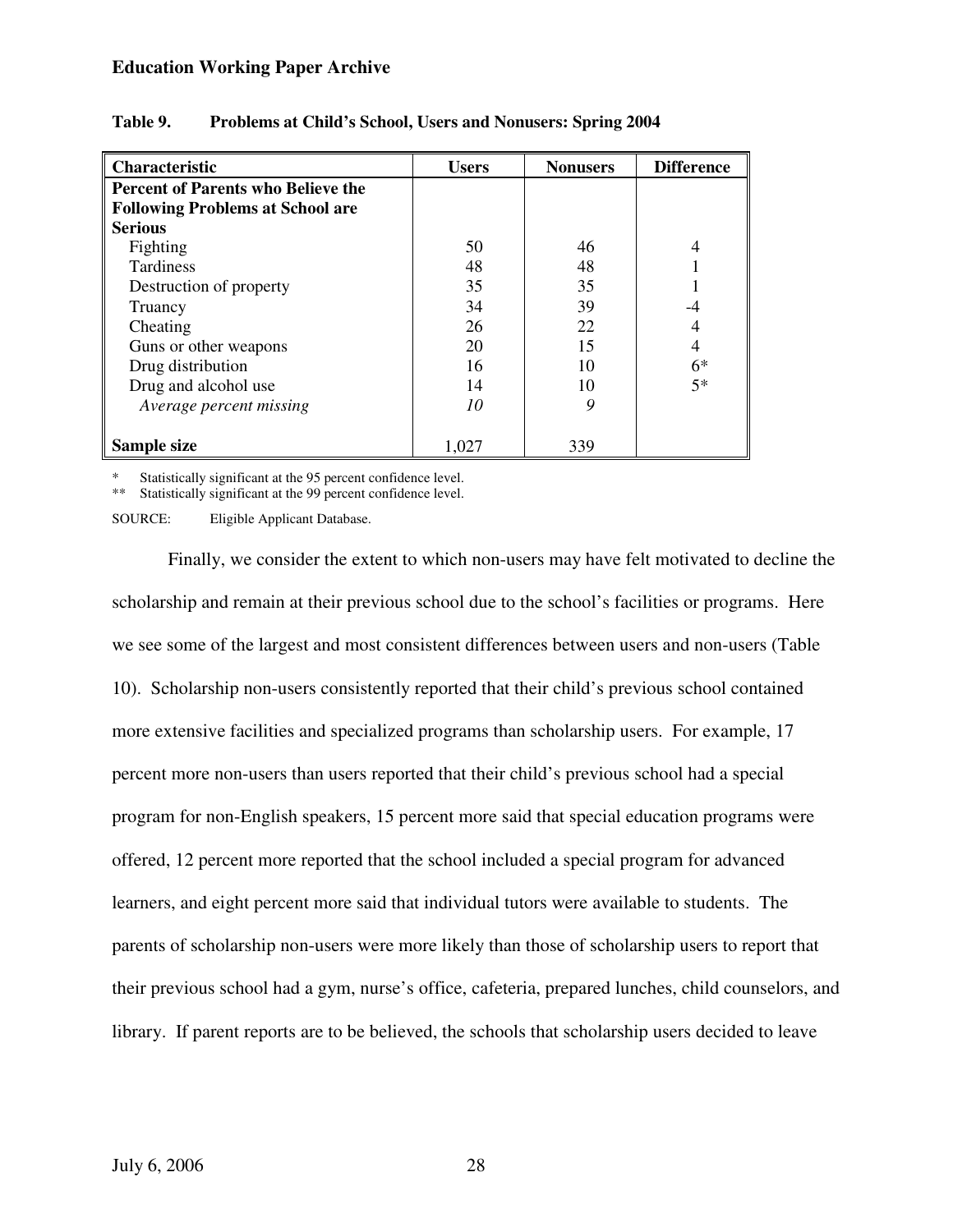contained fewer special educational programs and facilities than the schools that non-users

decided to remain in.

| Characteristic                                         | <b>Users</b> | <b>Nonusers</b> | <b>Difference</b> |
|--------------------------------------------------------|--------------|-----------------|-------------------|
| <b>Percent of Parents Reporting that Students have</b> |              |                 |                   |
| the Following Resources at Their School                |              |                 |                   |
| Special programs for non-English speakers              | 37           | 54              | $-17**$           |
| Nurse's office                                         | 80           | 89              | $-9**$            |
| <b>Prepared Lunches</b>                                | 70           | 77              | $-7*$             |
| Cafeteria                                              | 81           | 90              | $-9**$            |
| Special programs for advanced learners                 | 33           | 46              | $-12**$           |
| Arts program                                           | 67           | 72              | $-4$              |
| Special education programs                             | 57           | 73              | $-15**$           |
| Computer lab                                           | 75           | 79              | $-5$              |
| Gym                                                    | 58           | 68              | $-10**$           |
| Child counselors                                       | 78           | 84              | $-7*$             |
| Library                                                | 80           | 86              | $-6*$             |
| After-school program                                   | 82           | 78              | $\overline{4}$    |
| Music program                                          | 69           | 72              | $-4$              |
| Individual tutors                                      | 37           | 45              | $-8*$             |
|                                                        |              |                 |                   |
| <b>Average Hours of Daily Homework</b>                 | .93          | .96             | $-.04$            |
| Percent missing                                        | 9            | 7               |                   |
|                                                        |              |                 |                   |
| Sample size                                            | 1,027        | 339             |                   |

**Table 10. School Facilities and Homework, Users and Non-users: Spring 2004** 

Statistically significant at the 95 percent confidence level.

\*\* Statistically significant at the 99 percent confidence level.

SOURCE: Eligible Applicant Database.

## **DISCUSSION**

This initial investigation into who chooses and who uses an Opportunity Scholarship in the District of Columbia offers an interesting, complex, though tentative glance at the characteristics, motivations, and possible obstacles faced by parents and students. Far from being a privileged sub-section of the District's educational system, initial applicants coming from DC public schools were similar to non-applicants in their baseline test scores and more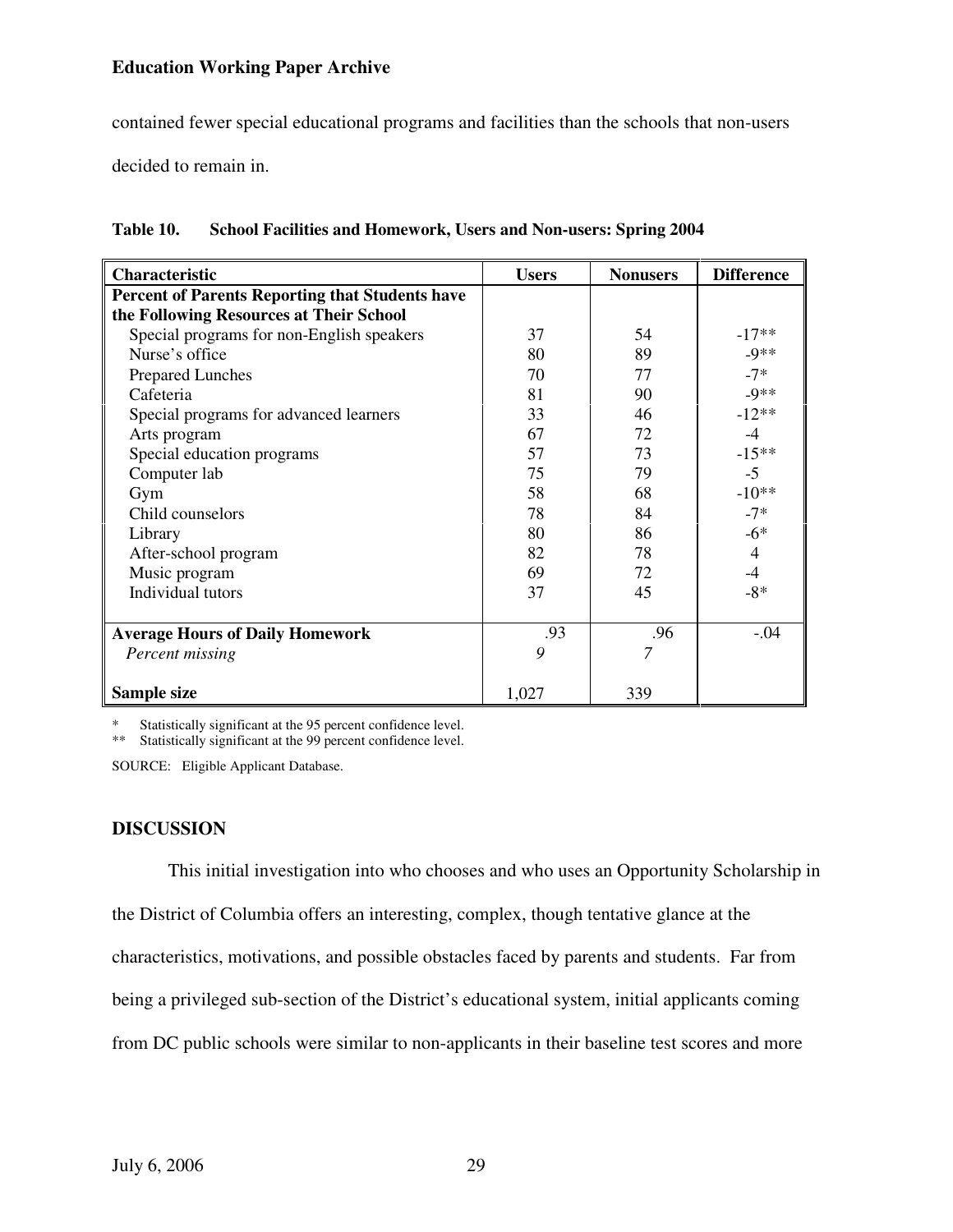likely to be enrolled in special education, African American, and participants in the federal lunch program for low-income students.

The disadvantaged nature of the population attracted to the program appears to be largely a function of the policy decision to restrict program eligibility to students with family incomes at or below 185 percent of the poverty line. When the comparison is made with program-eligible non-applicants, applicants have slightly higher test scores and remain slightly more likely to be African American than similarly impoverished non-applicants. Parents appear to be much more motivated to seek educational options for younger children, as evidenced by the fact that students entering kindergarten or first grade were much more likely to apply for the program and students entering junior high or high school were much less likely to apply.

When comparing applicants to income-eligible non-applicants within relevant grade bands, we see that the test-score advantage of applicants relative to non-applicants is limited to younger elementary students and is not present among either the junior high or high school grade bands. In fact, junior high students appear to be statistically similar to eligible non-applicants regarding educational and demographic characteristics and high school applicants only differ from comparable non-applicants in that they are more likely to be African American. This largely confirms the results of previous studies that have found that low-income African American students are more likely to apply for voucher programs when given the opportunity to  $\log 26$ 

To the extent that an element of selectivity has emerged in the OSP it has been at the stage of scholarship use. Student race, primary language, and family income do not distinguish

<sup>&</sup>lt;sup>26</sup> Campbell, West, and Peterson, "Participation in a National, Means-Tested School Voucher Program..."; Howell, "Dynamic Selection Effects in Means-Tested, Urban Voucher Programs…"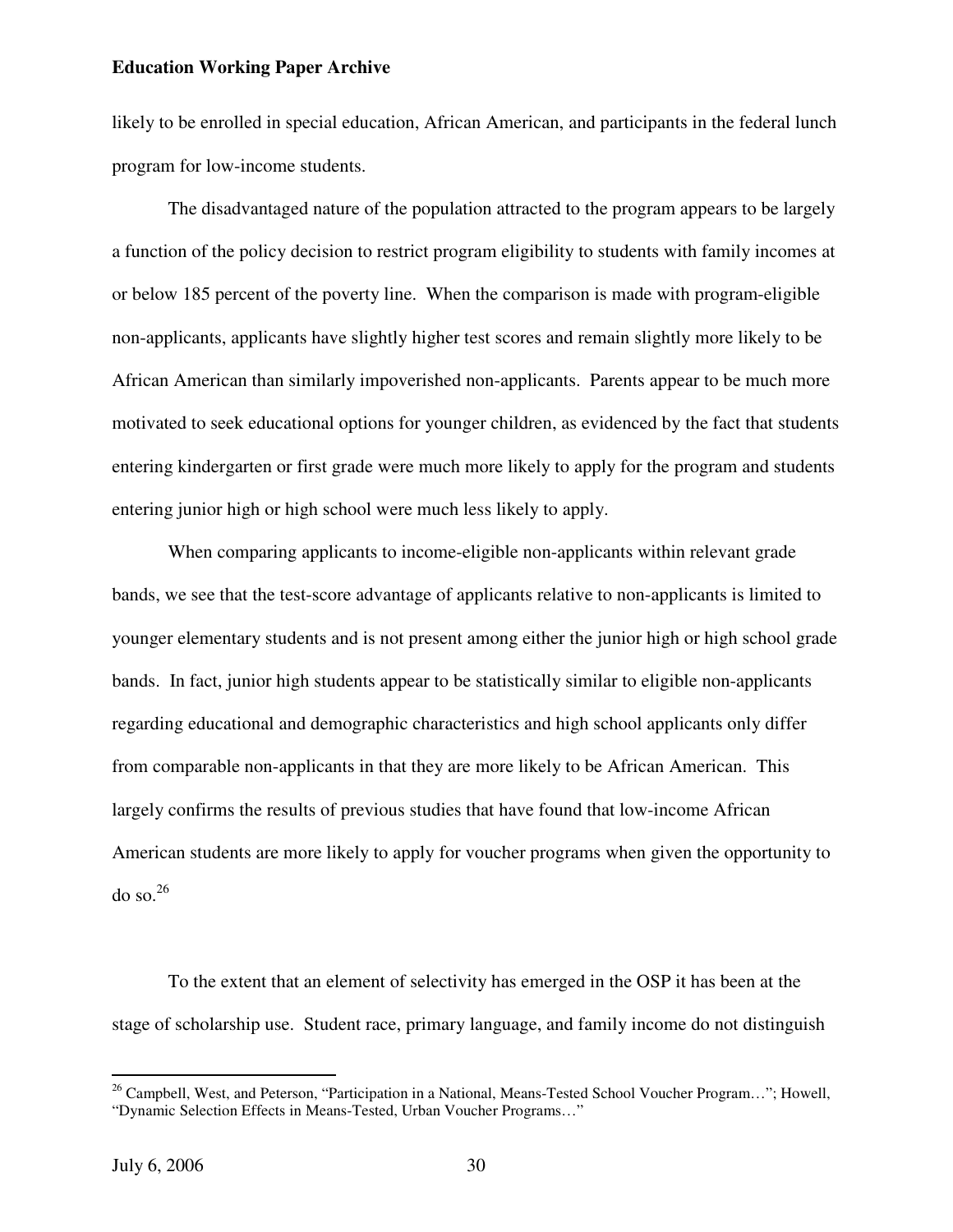users from non-users, but some educational characteristics do set users apart from non-users. Scholarship users are much more likely to be at the early stage of their education, K-4, and users at that stage evidence reading and math test scores that are moderately higher than non-users. Older students who use the scholarship have initial test scores that are statistically similar to nonusers. However, students with a learning or physical disability were much less likely to use a scholarship in the first year of program implementation – the single largest distinction between the two groups.

It is impossible to know at this point if the sizable difference between scholarship users and non-users regarding learning and physical disabilities is the result of parental decisions regarding what is best for their child or limitations in the ability of participating private schools to accommodate the special educational challenges that some scholarship students face. The District of Columbia Public Schools has a large "private placement" program for students with special education needs that sent 2,595 students to private or suburban public schools at public expense in 2004, at an average tuition cost of \$27,575 per student.<sup>27</sup>

When District parents decide on their own to enroll their special needs child in a private school, the child's Individual Education Plan and the resources attached to it do not transfer to the parentally chosen private school. For parents of students with a moderate-to-severe educational disability, the \$7,500 voucher may provide insufficient funds, in their view, to obtain the array of educational services necessary to educate their special needs child. Although twothirds of the private schools participating in the OSP in the first year reported that they accept students with learning disabilities, the overwhelming majority of such schools fully include such students in their standard educational environment, with no separate special education program.<sup>28</sup>

 $^{27}$  www.dcschoolsearch.dc.gov/schools/report\_results.asp?report\_id=14/ (accessed November 11, 2004).

 $^{28}$  Wolf et al, "Evaluation of the DC Opportunity Scholarship Program...", pp. 14-15.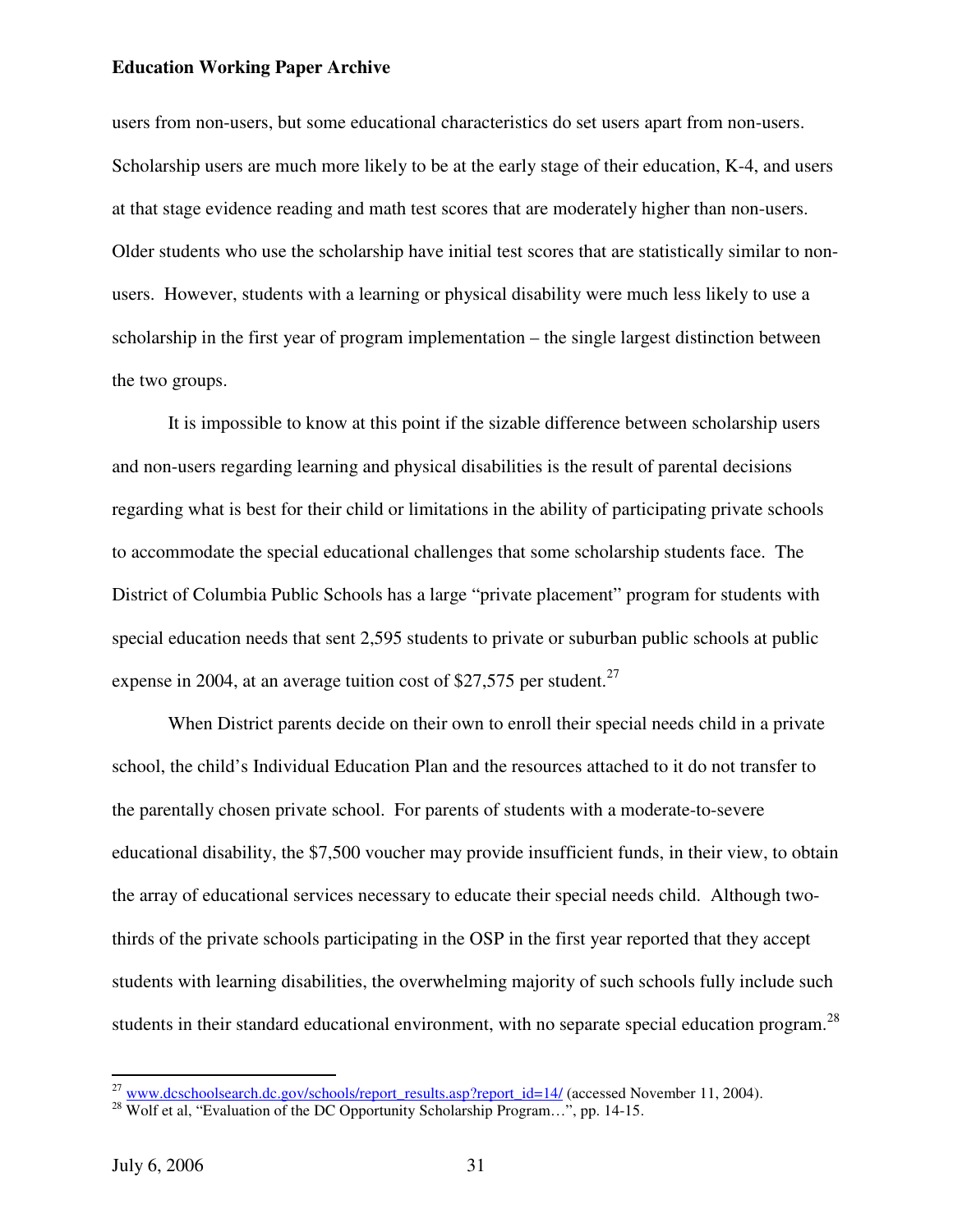Parents may plausibly be deciding that a public school environment, with an extensive array of support services, is better for their special needs child than a private school environment with no special programs, in spite of the award of the voucher.

There is substantial additional evidence, though preliminary, that scholarship non-users may largely be declining to use the scholarship due to the special programs and more extensive facilities at their existing schools. Non-users were more likely than users to report that their child's school offered special programs for both disadvantaged and advantaged students, and a more extensive physical plant including a gym, cafeteria, and library. Many parents offered a scholarship might have compared their child's existing school to the schools available to them in the program and decided that their current school was the better option. Although the families of scholarship users were slightly more advantaged in terms of mother's education, residential stability, and parental involvement, scholarship non-users appear to be much more advantaged in terms of the features and programs of the schools that they previously attended.

All of these findings should be taken with a grain of salt. The initial cohort of eligible applicants to the OSP was modest in size, numbering only 1,848 from both public and private schools. The second cohort of applicants was slightly larger, including 2,199 eligible applicants. The characteristics, motivations, preferences, and experiences of this second cohort of applicants could be decidedly different from the original group, painting a contrasting picture of who chooses and uses an OSP scholarship. Moreover, with a larger and richer set of data regarding OSP applicants, non-applicants, users, and non-users, in the future we will be able to conduct